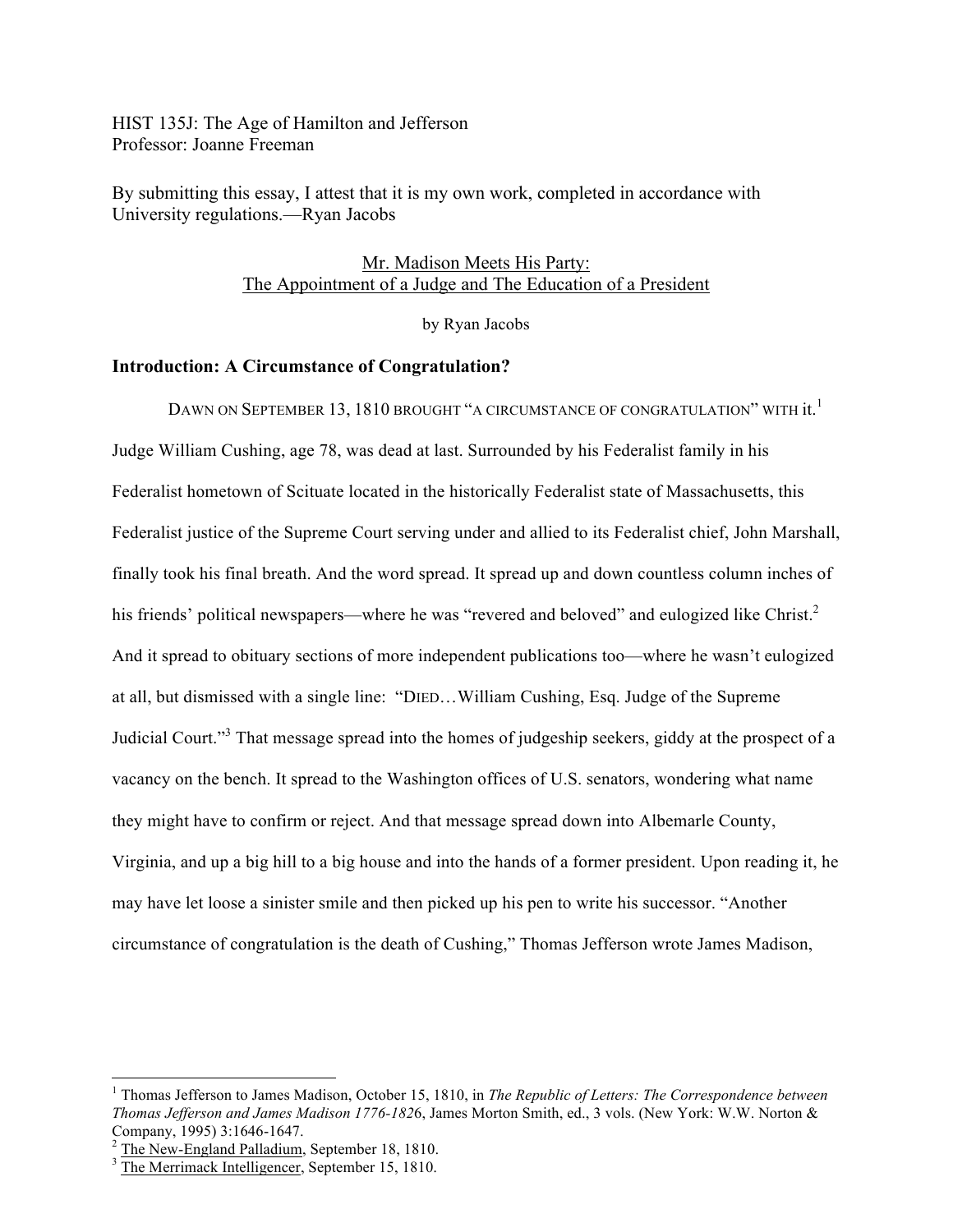"[his] death…gives us opportunity of closing the reformation by [appointing a] successor of unquestionable republican principles." 4

That "reformation" had begun ten years earlier when Jefferson, the first Republican president, was sworn in alongside the first Republican Congress. By 1810, of the federal government's three branches, the Supreme Court was the only Federalist holdout.<sup>5</sup> For Jefferson and Madison, now was the time to appoint a judge of "unquestionable republican principles," swing the balance of the court, and strip their political enemy, Chief Justice John Marshall, of his power. And judging from the numbers, it looked like they would do it. These were the numbers:

•*Seven* seats on the Supreme Court.<sup>6</sup>

- •*Three* controlled by Republicans.
- •*Three* controlled by Federalists.
- And *one* open slot where a Republican nominee could decisively tilt the partisan balance.<sup>7</sup>
- *One* James Madison—a Republican president to appoint that Republican nominee.
- •And 27 Republican senators, well over the majority required, to confirm him.<sup>8</sup>

Yet the man Madison nominated and the Senate approved—the man who would wear the robe and sit

in Cushing's seat—was neither Jefferson's friend, nor Marshall's enemy. He was a 32-year old state

legislator from Massachusetts. A self-declared Republican, he, nevertheless, often voted Federalist<sup>9</sup>

and worshipped the Chief Justice. His name was Joseph Story. And for the next quarter century, he

would be John Marshall's closest "confidant and most effective ally" on the Supreme Court.<sup>10</sup>

<sup>&</sup>lt;sup>4</sup> Thomas Jefferson to James Madison, October 15, 1810, *The Republic of Letters*, 3:1646-1647<br><sup>5</sup> Gordon Wood, *Empire of Liberty: A History of the Early Republic, 1780-1815* (New York: Oxford University Press, 2009), 420.

<sup>6</sup> Charles Warren, *The Supreme Court in United States History*, 3 vols. (Washington: Little Brown & Company 1922), 1:422.<br><sup>7</sup> Thomas Jefferson to James Madison, October 15, 1810, *The Republic of Letters*, 3:1646-1647

<sup>&</sup>lt;sup>7</sup> Thomas Jefferson to James Madison, October 15, 1810, *The Republic of Letters*, 3:1646-1647<br><sup>8</sup> "Party Division in the Senate, 1789-Present, " The United States Senate Historical Office, accessed December 3, 2010, http://www.senate.gov/pagelayout/history/one\_item\_and\_teasers/partydiv.htm. The Senate Historical Office

has compiled a breakdown of party affiliation for each congress in U.S. History.<br><sup>9</sup> R. Kent Newmyer, *Justice Joseph Story: Statesman of the Old Republic* (Chapel Hill: The University of North Carolina Press, 1985), 52-64

<sup>&</sup>lt;sup>10</sup> R. Kent Newmyer, *John Marshall and the Heroic Age of the Supreme Court*, (Baton Rouge: University of Louisiana Press, 2001), 407-408.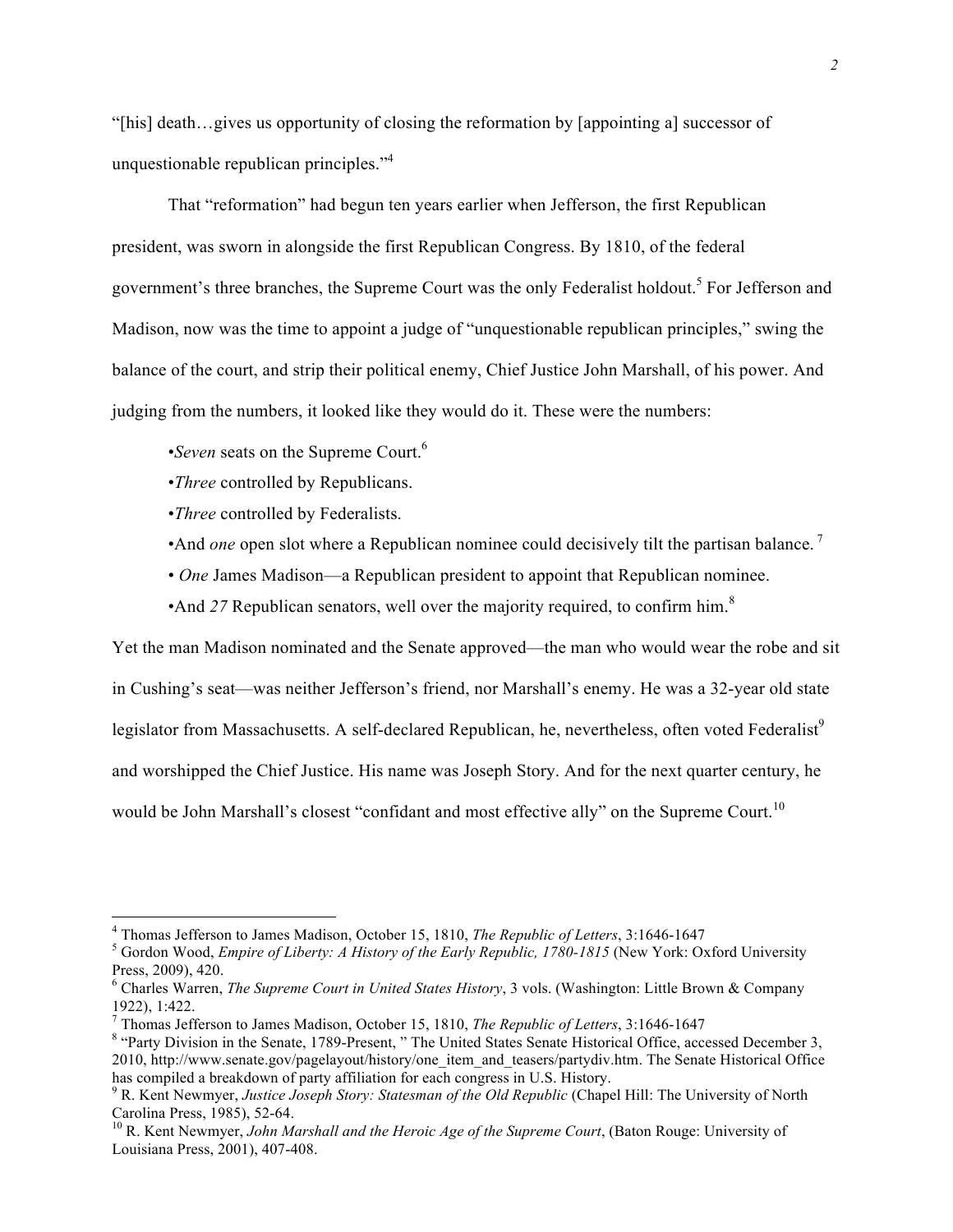Not surprisingly, historians let out a collective "*Huh?*" on the subject of Story's appointment. Why did Madison nominate someone without those "unquestionable republican principles" and dash his chances of shifting the court's ideology? Some argue he was naïve. Some argue he was desperate. Others argue nothing at all. Joseph Story's three chief biographers—taken together—only devote about six pages to his nomination.<sup>11</sup> And only one legal historian, Morgan D. Dowd, has attempted an extended analysis of Story's path to the bench, concluding that Madison did not share Jefferson's desire to 'close out the' Republican 'reformation.' Dowd's conclusion, however, is just like his colleagues'—ungrounded, oversimplified, and dead wrong. <sup>12</sup>

No one has accurately told the story of the fourteen months between Cushing's death and Story's appointment, and no one can understand why Madison made the decisions he did without that story. It's a trilogy, in fact. And it begins with a Madison who was almost as much a Marshall-hater as Jefferson and who was fittingly searching for someone with "unquestionable republican principles" to fill Cushing's seat. But the Republican Senate would not—could not—confirm such a Republican candidate. Why? Because the Republican Party of 1810 was not the Republican Party of the late eighteenth century. As Madison soon discovered, it was more fractious, more nonpartisan, and would more willingly work across the aisle with Federalists than be bullied into voting the old Republican Party line. And so the second chapter gives way to a third, where Madison must forsake his ardent Jeffersonian friends and inevitably appoint a member of the new Republican generation–a man by the name of Joseph Story. That is the general narrative. There are political complications and

 

<sup>11</sup> Newmyer, *Supreme Court Justice Joseph Story*, 71; McClellan, *Joseph Story and the American Constitution: A Study in Legal and Political Thought*, 38; Gerald T. Dunne, "Joseph Story: The Germinal Years," *Harvard Law Review* 75 (February, 1962): 750-753.<br><sup>12</sup> Morgan D. Dowd has conducted the most comprehensive analysis of Story's nomination. However, his thesis that

Madison and Jefferson did not use the same criteria in selecting judges—that Madison was more always moderate than his predecessor—is a faulty conclusion. Morgan D. Dowd, "The Politics of Court Appointment," *The American Journal of Legal History* 9 (October, 1965): 276. Richard E. Ellis reaches a similar conclusion without nearly as much analysis as Dowd. Richard E. Ellis, *The Jeffersonian Crisis: Courts and Politics in the Young Republic* (New York: Oxford University Press, 1971), 241-242. Two of Story's chief biographers also briefly present different rationales for his appointment. R. Kent Newmyer argues, "Story finally got the nod because he was a Republican, even if a 'doubtful' one." R. Kent Newmyer, *Supreme Court Justice Joseph Story*, 71. James McClellan's argues Story's middling "legislative experience in Massachusetts" earned him the nomination. James McClellan, *Joseph Story and the American Constitution: A Study in Legal and Political Thought*, (Norman: University of Oklahoma Press, 1971), 38. These arguments are too simplistic.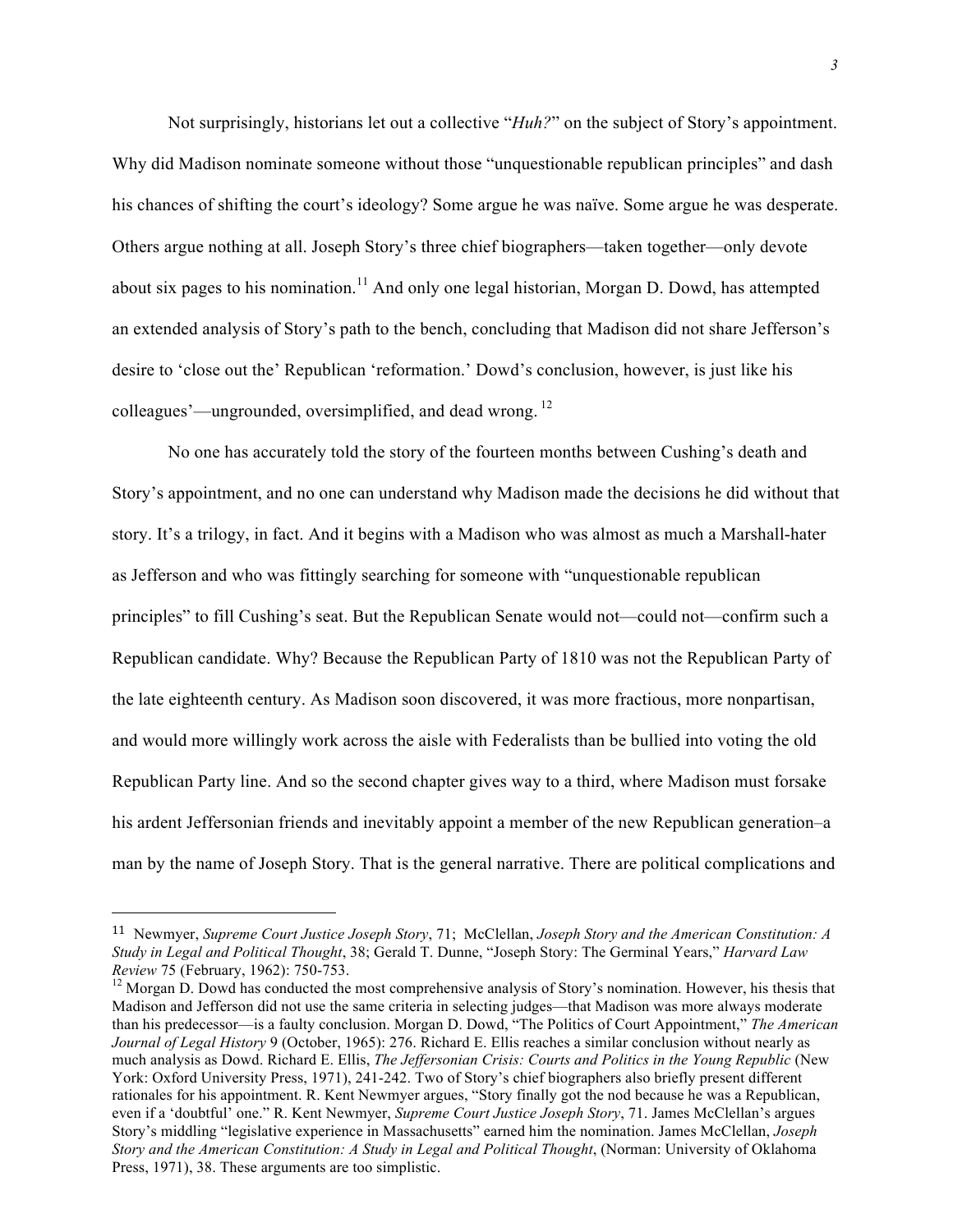caveats along the way to be sure. But the point is clear: the nomination of Joseph Story was the final lesson in the education of James Madison, the education of what it meant to be a Republican in the second decade of the 1800s. Madison was a member of the Old Guard marginalized by a new generation of more independent Republicans. And he learned to adapt.

Dawn on September 13, 1810 may have brought a "circumstance of congratulation" with it. But, over fourteen months later, when the Senate finally confirmed Madison's fourth and last nominee to the bench, no cheers rang out in the White House. It was probably a relatively quiet night. And Madison perhaps sat alone in his study, thinking back to the Republican Party he had helped found years before, about the one that existed at that very moment, and how, in a gaffe-ridden nomination process, he had come to realize the difference between the two.

### **Chapter 1. Our Friends: Nominating the Republican Old Guard**

"REPEAT AFTER ME: I DO SOLEMNLY SWEAR THAT I WILL FAITHFULLY EXECUTE THE OFFICE OF President of the United States." It was a cold day outside the Capitol, but inside John Marshall's eyes glared colder. Newspapermen reported that, as he administered the oath, the Chief Justice stared down the incoming President Madison "with scorn, indignation, and disgust."<sup>13</sup> The two men disliked one another—of that we can be sure. While they both held tight to similar judicial philosophies rooted in nationalism and a strong Supreme Court, the early years of Madison's presidency were highly partisan ones for him. And, during them, politics not only trumped philosophical considerations, it eclipsed them altogether. Madison agreed with Jefferson that Marshall's court had become a Federalist institution, preoccupied with almost a political vendetta against Republicans. Marshall's partisanship needed to be checked, and the men Madison initially nominated to the bench in the winter of 1810-11 were proof that he believed it. His candidates were the oldest of the Republican Old Guard. In the first weeks after Cushing's death, then, Madison's aim

 <sup>13</sup> Descriptions of Madison's first inauguration can be found in Andrew Burstein and Nancy Isenberg, *Madison and Jefferson* (New York: Random House, 2010), 466-46; and in Ralph Louis Ketcham, *James Madison: A Biography (New York: Macmillan*, 1971), 555-556.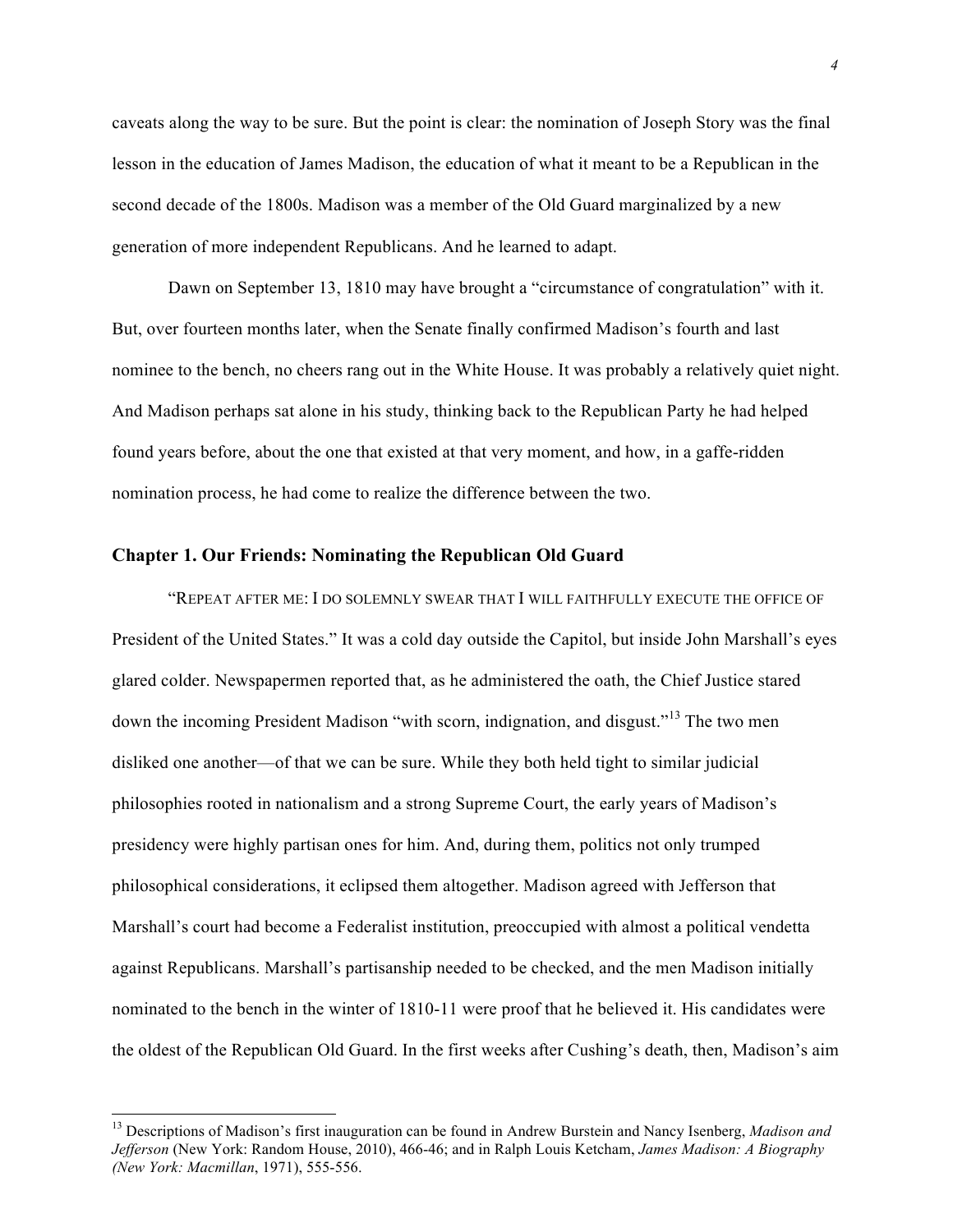was aligned with Jefferson's: to 'reform' the Supreme Court by appointing a man of "unquestionable" republican principles."

By mid-1810, Madison was no longer that author of the *Federalist Papers* theorizing about Supreme Court decisions "to be impartially made, according to the rules of the constitution."<sup>14</sup> The Supreme Court was no longer just a theory; it was a political body. And James Madison, now leader of the Republican Party, saw it as a partisan threat. Throughout the vast majority of his life, Madison championed an authoritative federal judiciary so that state governments and the national one could resolve their conflicts in the courtroom rather than on the battlefield.<sup>15</sup> On this, he and John Marshall generally agreed.<sup>16</sup> But, the key word is *generally*. The months and years leading up to Judge Cushing's death were the exception. Controversies surrounding judicial politics had reached a fever pitch in Washington D.C, drowning out the debate over judicial philosophy.<sup>17</sup> "I am not unaware that the Judiciary career has not corresponded with what was anticipated," Madison wrote Jefferson after leaving office, "At one period the Judges perverted the Bench of Justice into a rostrum for partizan harangues."<sup>18</sup>

For Madison, that "one period" was the era of the Marshall Court. In his eyes, "partizan harangues" had filled its docket and colored its rulings. In 1803, Marshall handed down his famous *Marbury vs. Madison* decision, which established the principle of judicial review and slapped Madison on the wrist in the process. In the spring of 1810, the court "dropped a bombshell" with *Fletcher v. Peck,* opposing the Republican stance on the Yazoo land scandal in an opinion that appeared to "laymen as a travesty of justice."<sup>19</sup> And that same spring, Republicans expected Marshall to intercede on behalf of a schemer named Edward Livingston in his specious lawsuit against Thomas Jefferson. Livingston claimed that Jefferson, during his presidency, had unjustly seized

 <sup>14</sup> James Madison, "The Federalist No. 39," in *James Madison: Writings*, ed. Jack N. Rakove (Washington: The Library of America, 1999), 216.<br><sup>15</sup> James Madison, "The Federalist No. 39." 211-217.

<sup>&</sup>lt;sup>16</sup> Newmyer, *John Marshall and the Heroic Age of the Supreme Court*, 348-349.<br><sup>17</sup> Wood, *Empire of Liberty*, 418-425.<br><sup>18</sup> James Madison to Thomas Jefferson, June 27, 1823 *The Republic of Letters*, 3:1869-1670.<br><sup>19</sup> R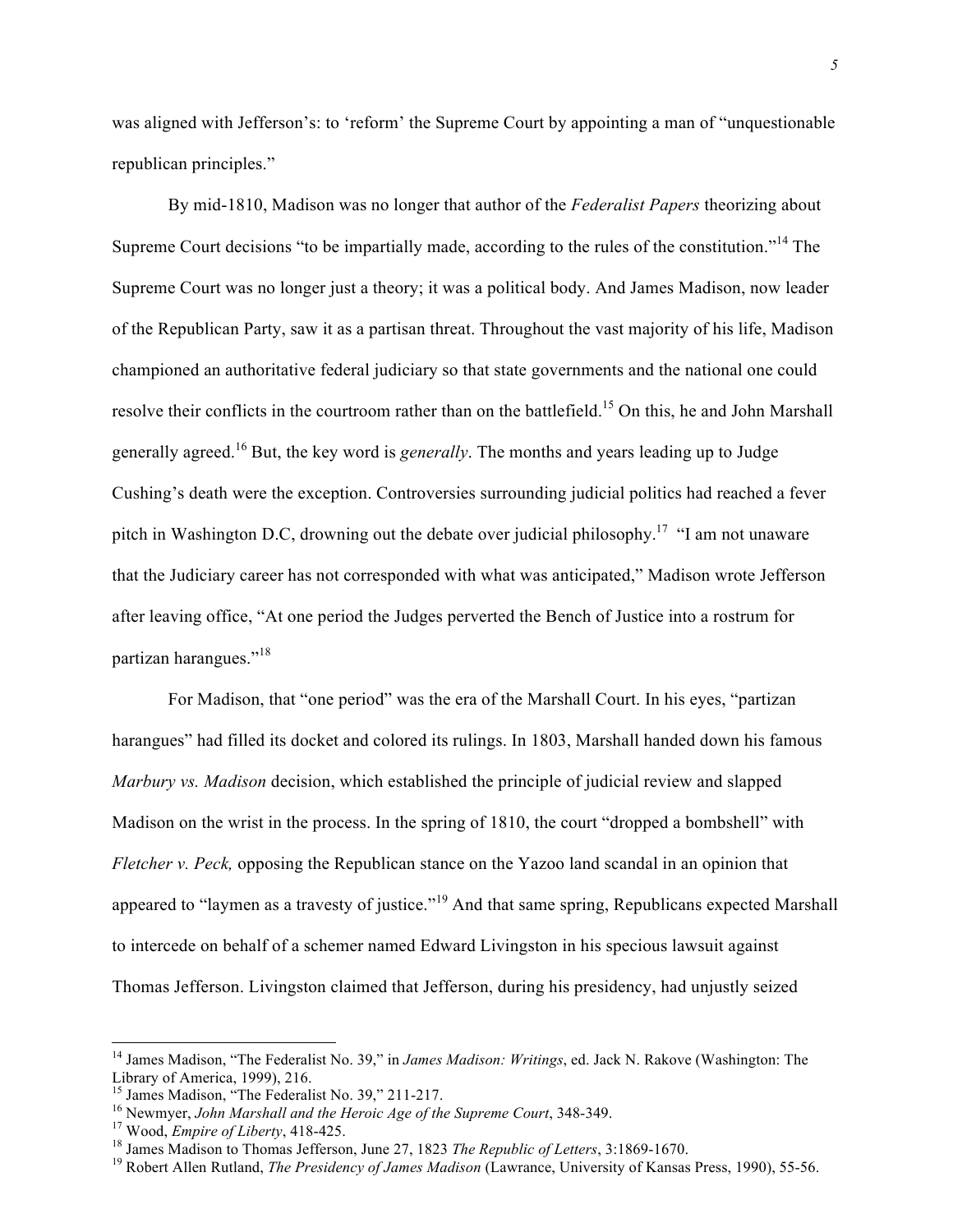"batture," a tract of land in Louisiana.<sup>20</sup> These "partisan harangues" set the stage for Supreme Court nomination that would be nothing less than a political dogfight. Indeed, in all the correspondence Madison sent and received in the wake of Cushing's death, never once was a potential nominee's judicial philosophy considered. High-minded debate was absent in those letters. Words like "Yazooism," "treachery," and "tory' instead filled those pages—the language of nineteenth century partisan politics. 21

The belief that the Supreme Court functioned as a center of political opposition was a mark of the nation's most stalwart Republicans. And Madison's view placed him squarely within the rank and file. The party of Jefferson had long held that the Federalist-controlled court system was fundamentally flawed. Blind justice wasn't its objective. Partisan victory was.<sup>22</sup> Jefferson himself was almost paranoid of Marshall and his court. "Marshall bears" a "rancorous hatred" to the "government [Republican administration] of this country," he wrote Madison in May of 1810:

*his twistifications in the case of Marbury, in that of Burr<sup>23</sup>,*  $\&$  *in the late Yazoo case, shew how dexterously he can reconcile the law to his personal biasses: and no body seems to doubt that he is ready prepared to decide [Edward] Livingston['s] right to the batture [a]s unquestionable…<sup>24</sup>*

In Jefferson's mind, he and his Republican friends were locked in a personal score against Marshall and his Federalist allies. And it was a score they could not win. After all, as Marshall was leader of the Federalist majority on the bench, his rulings were the final ones and the ones that counted. Jefferson's only chance to strip Marshall of that power was to push his Federalist majority into the minority. On this, staunch Republicans found consensus: "[It would be] a great blessing to have a majority," declared Attorney General Caesar Rodney.<sup>25</sup> "[T]he feelings of the judge are too deeply engraven," wrote Jefferson in the wake of the batture snafu, "the death of Cushing is therefore

<sup>&</sup>lt;sup>20</sup> Thomas Jefferson to James Madison, May 25, 1810, *The Republic of Letters*, 3:1631-1632.<br><sup>21</sup> Thomas Jefferson to James Madison, October 15, 1810, *The Republic of Letters*, 3:1646-1647.<br><sup>22</sup> Ellis, *The Jeffersonian* 

<sup>&</sup>lt;sup>24</sup> Thomas Jefferson to James Madison, May 25, 1810, *The Republic of Letters*, 3:1631-1632.

<sup>25</sup> Thomas Jefferson to Caesar A. Rodney, September 25, 1810 in *The Papers of Thomas Jefferson: Retirement Series,* J. Jefferson Looney*,* ed., 6 vols. (Princeton: Princeton University Press, 2006) 3:117-118.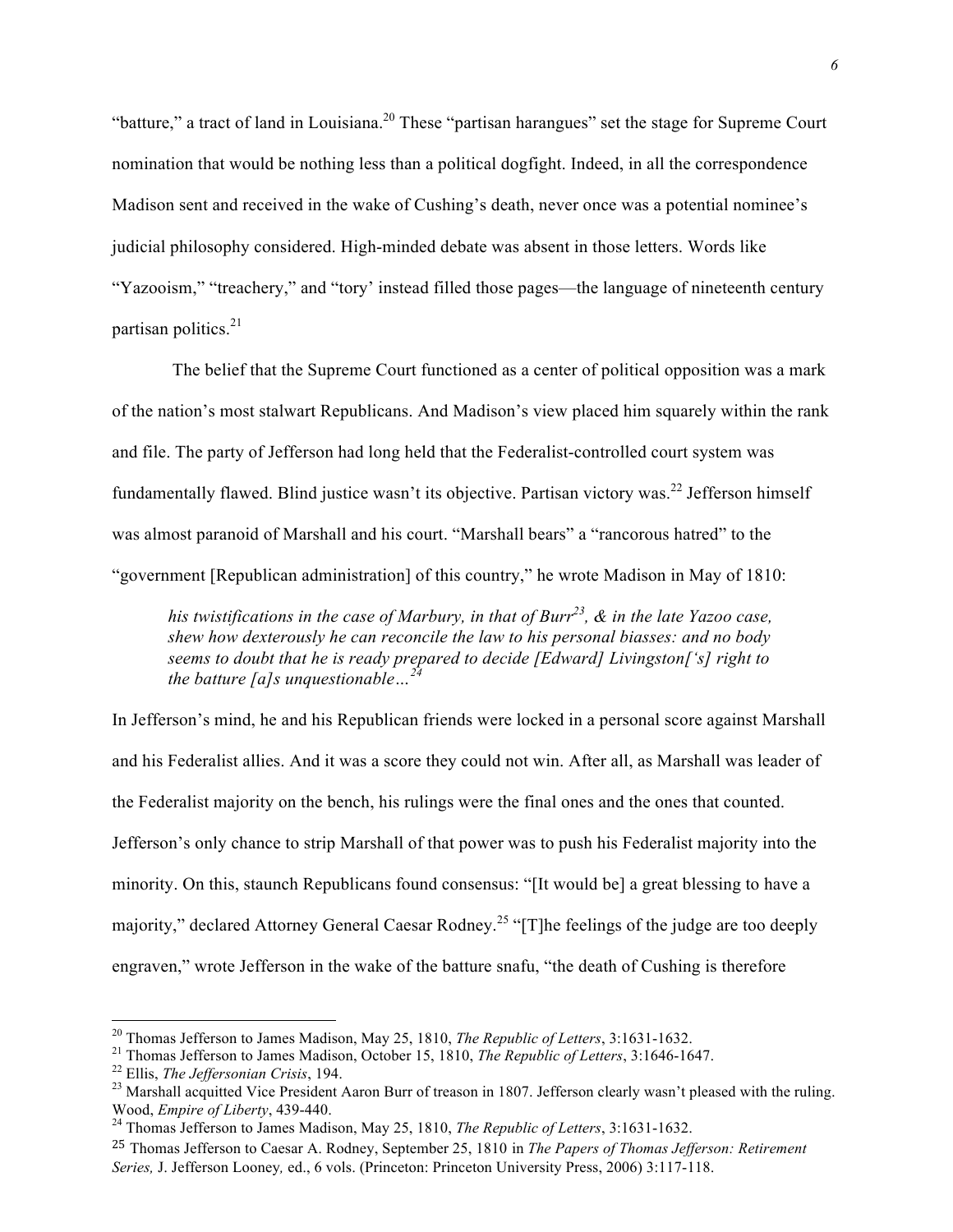opportune as it gives an opening on the supreme bench."<sup>26</sup> Madison agreed with them both, though in somewhat more cryptic and stilted language. If the court continued with its Federalist partisanship, Madison declared, "it cannot fail I think, to draw down on itself the unbounded indignation of the Nation…In a Government whose vital principle is responsibility, it never will be allowed that he Legislative and Executive Departments should be compleatly subjected to the Judiciary..."<sup>27</sup> Marshall needed to submit to Republican authority on his own court.

But who would be that Republican to fill Cushing's seat? Jefferson and his allies didn't all agree on a specific nominee. But they did concur that the nominee needed to meet three core criteria. First, as Jefferson told Madison, "he must be a New Englander."<sup>28</sup> In 1810, no serious politician thought the President could replace Cushing, a Massachusetts man, with someone from outside the region. It would have been a vote of no confidence in both northern Republicans and northern jurists. And the political backlash would have whipped from the White House to Monticello and back again. There was a practical consideration too. In the early nineteenth century, Supreme Court justices rode circuit, hearing cases in states and towns near their homes. Cushing's successor would need to make the long trek north each year to sit in New England courtrooms, gavel-in-hand. The nominee, then, would have to be adept in traversing the peculiarities of New England's law.<sup>29</sup> And it was *peculiar*. As Jefferson observed, "their system of Jurisprudence, made up from the Jewish law, a little dash of Common law, & a great mass of original notions of their own, is a thing of *sui generis*."<sup>30</sup> As they wanted a New England man like Cushing, they, second, wanted a domineering man like Marshall. They needed one in fact—a man with "preeminent talents, Virtues, & tried services" to wrangle the indomitable Marshall in from the Federalist fringe.<sup>31</sup> As Madison said, "a successor...of equal

 

<sup>26</sup> Caesar A. Rodney to Thomas Jefferson, October 6, 1810, *The Papers of Thomas Jefferson: Retirement Series,*  3:151.

<sup>27</sup> James Madison to Thomas Jefferson, June 4, 1810, *The Republic of Letters*, 3:1634.

<sup>&</sup>lt;sup>28</sup> Thomas Jefferson to James Madison, October 15, 1810, *The Republic of Letters*, 3:1646-1647.<br><sup>29</sup> Dunne, "Joseph Story: The Germinal Years," 750.<br><sup>30</sup> Thomas Jefferson to James Madison, October 15, 1810, *The Republi* Cross et al, eds., 6 vols. (Charlottesville: University of Virginia Press, 1996) 3:30.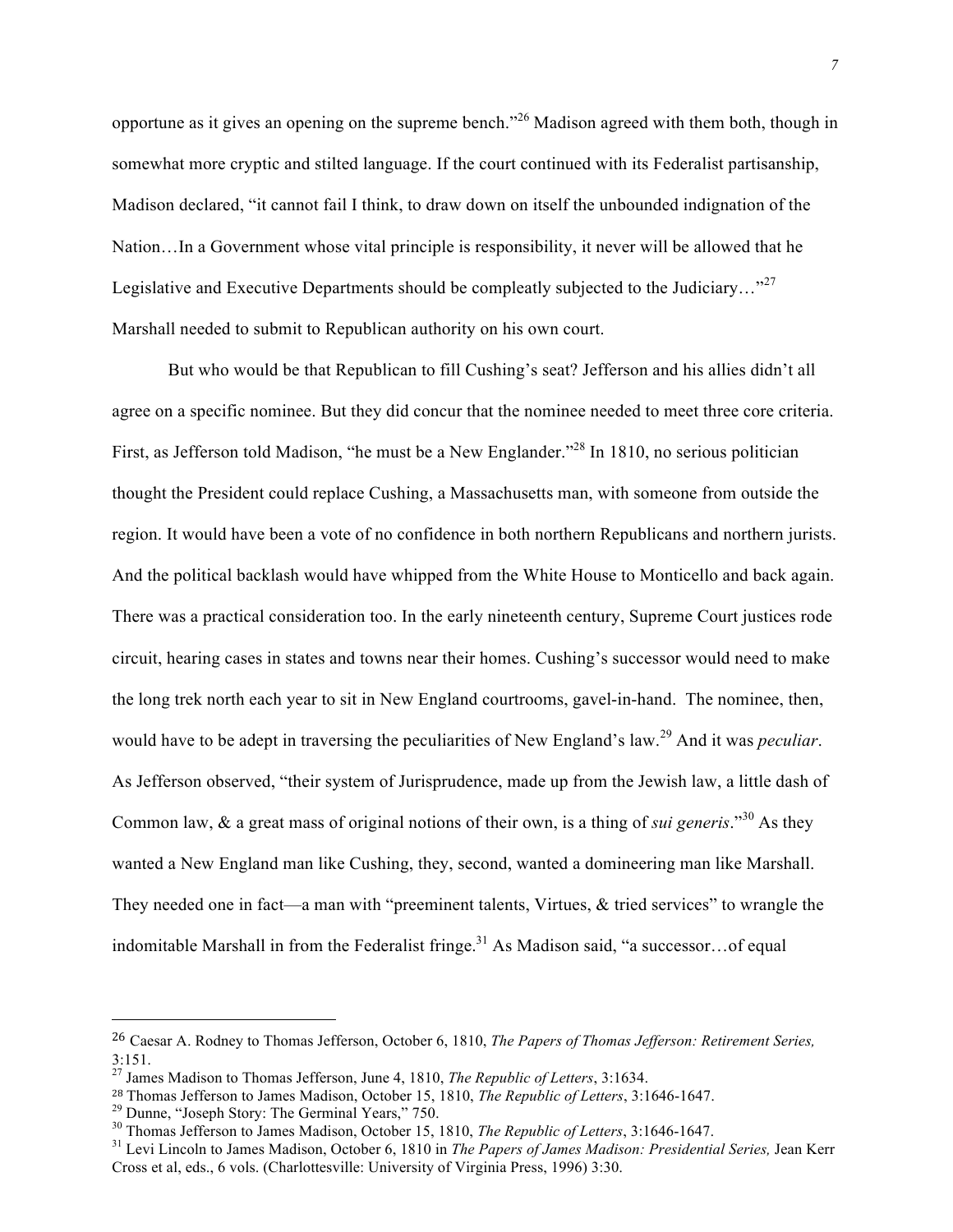force."<sup>32</sup> As Jefferson said better. "[someone who wasn't] a milk and water character."<sup>33</sup> The third requirement for a nominee was probably the most vital and least negotiable for the Old Guard. As has been stated, they wanted a man with "unquestionable republican principles; "an enlightened, decided, devoted republican," as Jefferson's old Attorney General told Madison.<sup>34</sup> Only Jefferson himself really hinted at what it meant to be such a party stalwart. The candidates he rejected had strayed from the party line during the vote on his Embargo Act of 1807—an act that restricted foreign trade.<sup>35</sup> So here Jefferson revealed some vanity. "[E]nlightened, decided, devoted republicans" always agreed with him, even in his most controversial moments.

A strict Jeffersonian with a forceful personality and a New England pedigree was a tall order for Madison. But at the outset of the nomination process, it seems the President took his cues from his predecessor.<sup>36</sup> And so, that was exactly the kind of candidate he selected: a member of the Republican Old Guard from Massachusetts. Born twenty miles south of Boston, Jefferson's Attorney General and close friend Levi Lincoln was no "milk and water character." An unwavering supporter of Jefferson's trade embargo who happened to reside near one of the nation's trade hubs, Lincoln probably needed a drink from time to time. More importantly, he had tangoed with the legal genius of John Marshall before; in 1801, he paced the well of the Supreme Court, fiercely arguing Jefferson's case in *Marbury*. <sup>37</sup> "I know you think lightly of [Lincoln] as a lawyer," Jefferson wrote Madison after Cushing's death, "…[but he is] as much so as anyone which ever came or ever can come from the Eastern states…Lincoln's firm republicanism, and known integrity, will give

<sup>&</sup>lt;sup>32</sup> James Madison to Thomas Jefferson, October 19, 1810, *The Republic of Letters*, 3:1648.<br><sup>33</sup> Thomas Jefferson to James Madison, May 25, 1810, *The Republic of Letters*, 3:1631-1632.

<sup>34</sup> Levi Lincoln to James Madison, October 6, 1810, *The Papers of James Madison: Presidential Series,* 3:29-30.

<sup>35</sup> Thomas Jefferson to James Madison, October 15, 1810, *The Republic of Letters*, 3:1646-1647.

<sup>&</sup>lt;sup>36</sup> Dowd contends, "The political considerations that prompted Madison to appoint Story were different in kind and principle to Jefferson's prejudices" He treats Madison's "political considerations" as static throughout the fourteen months from September 1810 to January 1811. Dowd, "The Politics of Appointment," 267. So, what he fails to realize then is that, at the outset of the nomination process, Madison's "political considerations" matched "Jefferson's prejudices" exactly. After all, Madison first chose Jefferson's hand-selected nominee!

<sup>37</sup> Burstein and Isenberg, *Madison and Jefferson,* 408; see also Levi Lincoln's profile in the *American National Biography* online database for further description of his support for Jefferson's policies.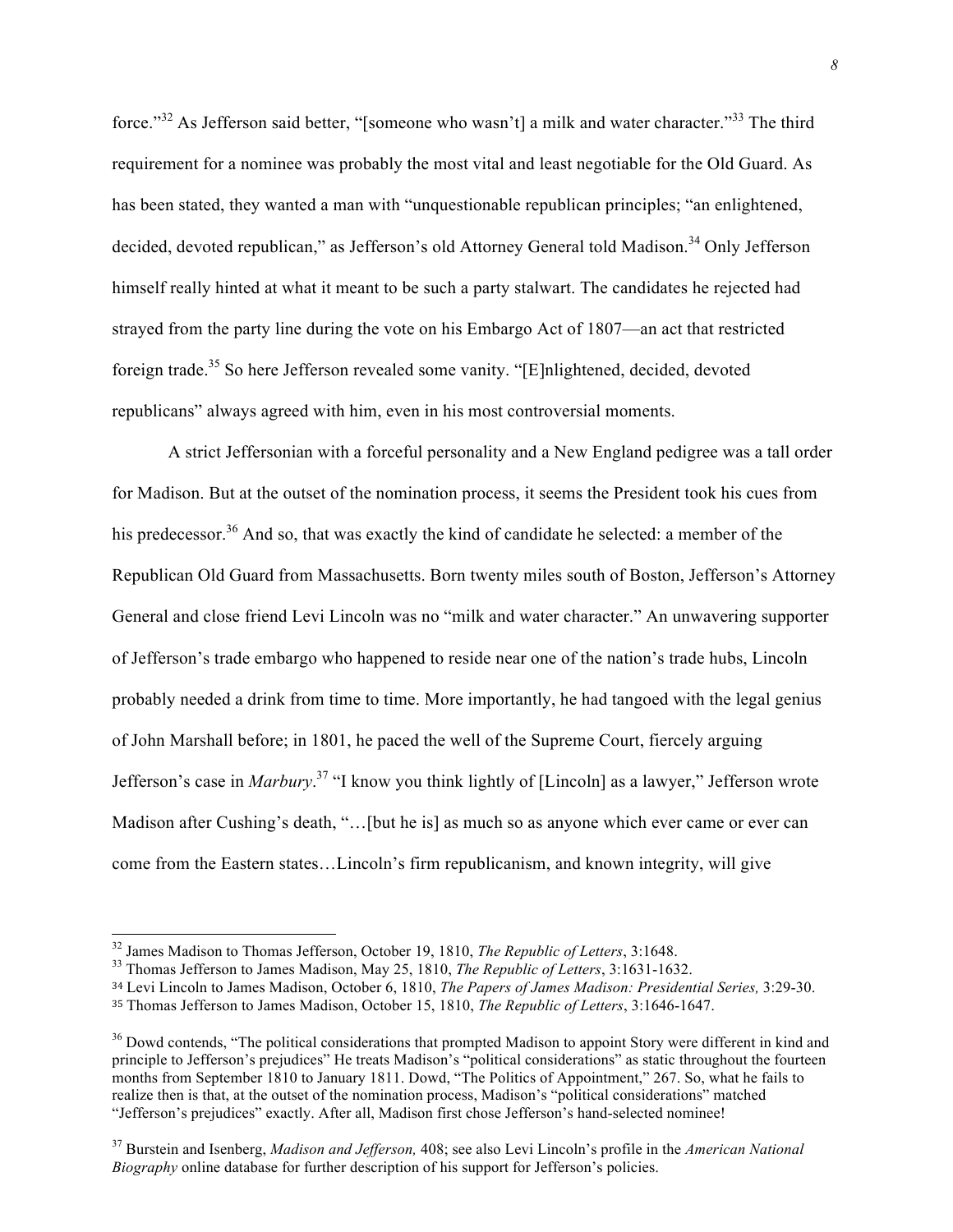compleat confidence to the public in the long desired reformation of their judiciary."<sup>38</sup> Though Lincoln was blind and Madison expected him to be "inflexible in declining" the nomination,  $39$ Madison nonetheless asked him to accept it. When Lincoln officially refused,  $40$  Madison nominated him anyway, "hoping he [might] serve for a time."<sup>41</sup> Such was Madison's desire to appoint Jefferson's handpicked Republican lion to the bench. "I was induced to [nominate you against your will...by [the wishes] of others between whom and yourself exists all the reciprocal respect that can add weight to them," Madison wrote Lincoln on the day the Senate confirmed his appointment.<sup>42</sup> Lincoln declined again.<sup>43</sup> Madison's hint that both he and Jefferson desperately wanted him on the bench—the less than subtle mention of that respectful 'other'—didn't change Lincoln's mind. All it signaled was that Madison had committed himself to appointing a member of the Republican Old Guard.

It was a commitment that he didn't soon abandon. Two weeks after Lincoln declined the nomination for a second time, Madison sent the Senate an unexpected message: "In the room of William Cushing, deceased, I nominate Alexander Wolcott, of Connecticut, to fill the vacancy."<sup>44</sup> Though political handicappers had considered Wolcott the darkest of the dark horse candidates.<sup>45</sup> anyone who had closely scrutinized Madison's selection of Levi Lincoln shouldn't have been surprised. True, Wolcott, unlike Lincoln, was not a renowned legal scholar. But what he lacked in judicial experience, he more than compensated for with partisan fervor. An early convert to the Jeffersonian cause, Wolcott was arguably the most efficient Republican administrator in the Northeast. Dubbed "the State Manager," he had begun organizing the Republican base in Connecticut sometime before 1805. From his headquarters in Middletown, he dispatched his lieutenants to canvass and mobilize Jeffersonians statewide. "Federalism cannot be talked down or

<sup>&</sup>lt;sup>38</sup> Thomas Jefferson to James Madison, October 15, 1810, *The Republic of Letters*, 3:1646-1647.<br><sup>39</sup> James Madison to Thomas Jefferson, October 19, 1810, *The Republic of Letters*, 3:1648.<br><sup>40</sup> Levi Lincoln to James Mad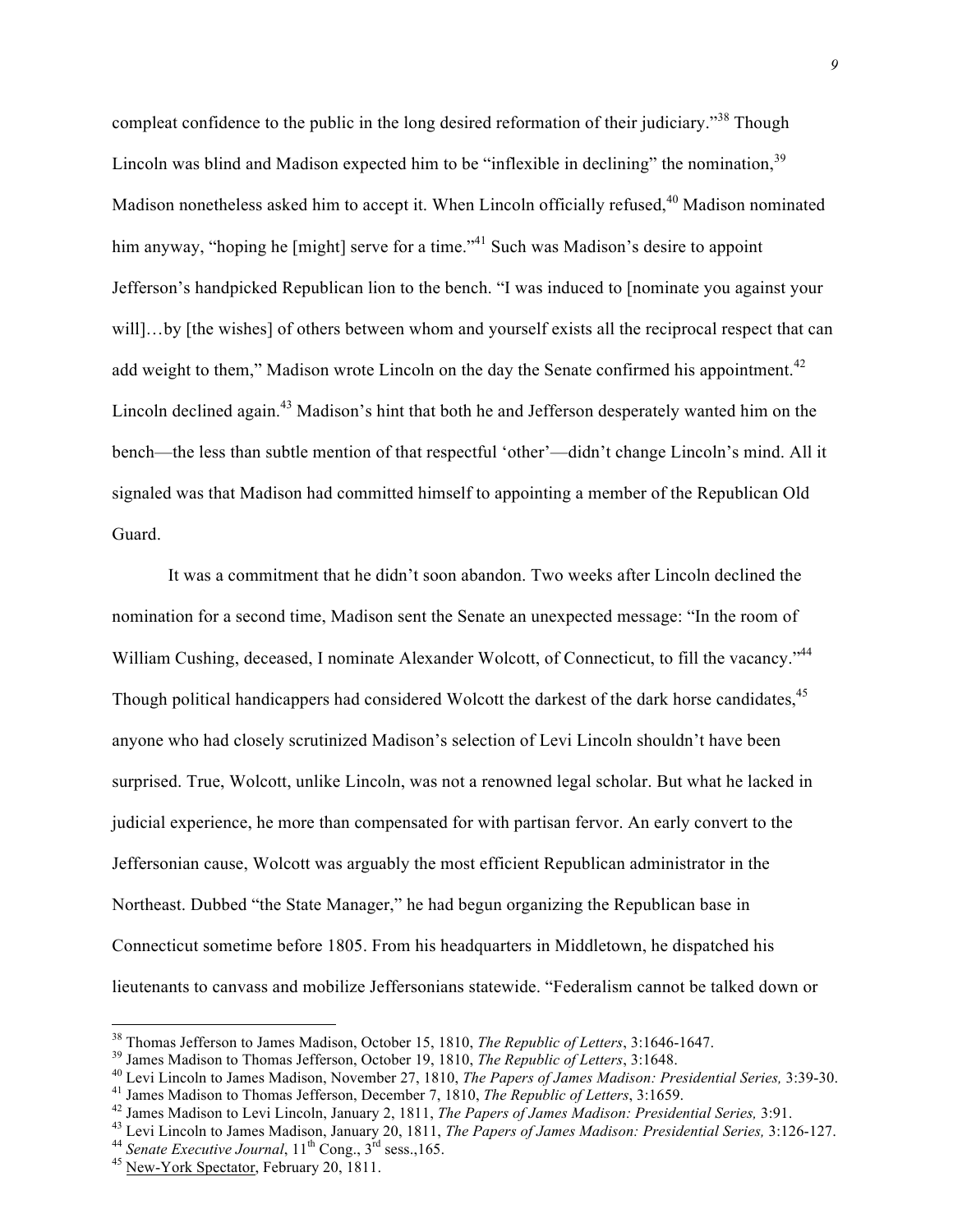flattered down; IT MUST BE VOTED DOWN," read his marching orders, "Let it be shewn that plain men, without titles or hope of offices, can do better than the mercenary troops of federalism.<sup>346</sup> Levi Lincoln endorsed Wolcott wholeheartedly, intimating that his wily Republicanism would serve as an effective counter to Marshall's entrenched Federalism. "His...firmness & patriotism, in being thus a valuab[le ac]quisition to the Bench, will, I conceive be peculiarly useful  $\&$  satisfact[ory] to the National Administration…"<sup>47</sup> Wolcott, like Lincoln before him, was a friend of Jefferson and Madison—a true member of the Old Guard.

When that unexpected nomination echoed through the Senate on February 4, 1811, Madison must have felt like he had all but sent a giant-slayer up to Marshall's court. He had done as Jefferson advised and nominated a man with "unquestionable republican principles." All he needed now was the "Yea" vote from the Senate. But those "Yeas" would never come. And in the succeeding weeks and months, Madison would be left to wonder why the giant, Marshall, still survived and why he, the President, felt slain instead.

## **Chapter 2. Seventeen Republicans, Seven Federalists: Madison's Partisanship and The Independent New Guard**

"ANDERSON, BAYARD, BRADLEY, CAMPBELL, CHAMPLAIN, CLAY..." MADISON READ THE LIST of senators in his White House study. On February 13, 1811, twenty-four of them had voted "Nay," decisively rejecting Alexander Wolcott's nomination. The list went on: "Dunn, Franklin, Gaillard, German, Giles, Gilman..."<sup>48</sup> Madison's "weather-beaten" and whitened face—a face that so many said looked like "parchment"—must have reddened with embarrassment and rage.<sup>49</sup> "Goodrich, Gregg, Horsey, Leib, Lloyd, Pickering." Seventeen of these men were Republicans.<sup>50</sup> Madison was the leader of their party! "Reed, Smith, Tait, Turner, Whiteside, and Worthington." The backlash against Madison had literally shut the Supreme Court down. For the first time in its history, the

 <sup>46</sup> Alexander Wolcott, *162-vs-14* (Middletown: n.p., 1805), 3-8. 47 Levi Lincoln to James Madison, February 15, 1811, *The Papers of James Madison: Presidential Series,* 3:165- 166.<br><sup>48</sup> Senate Executive Journal,  $11^{th}$  Cong.,  $3^{rd}$  sess., vol. 2, February 13, 1811, 167.

<sup>&</sup>lt;sup>49</sup> Burstein and Isenberg, *Madison and Jefferson*, 470.<br><sup>50</sup> Information on the political affiliations of the senators was taken from the online database of *American National Biography*.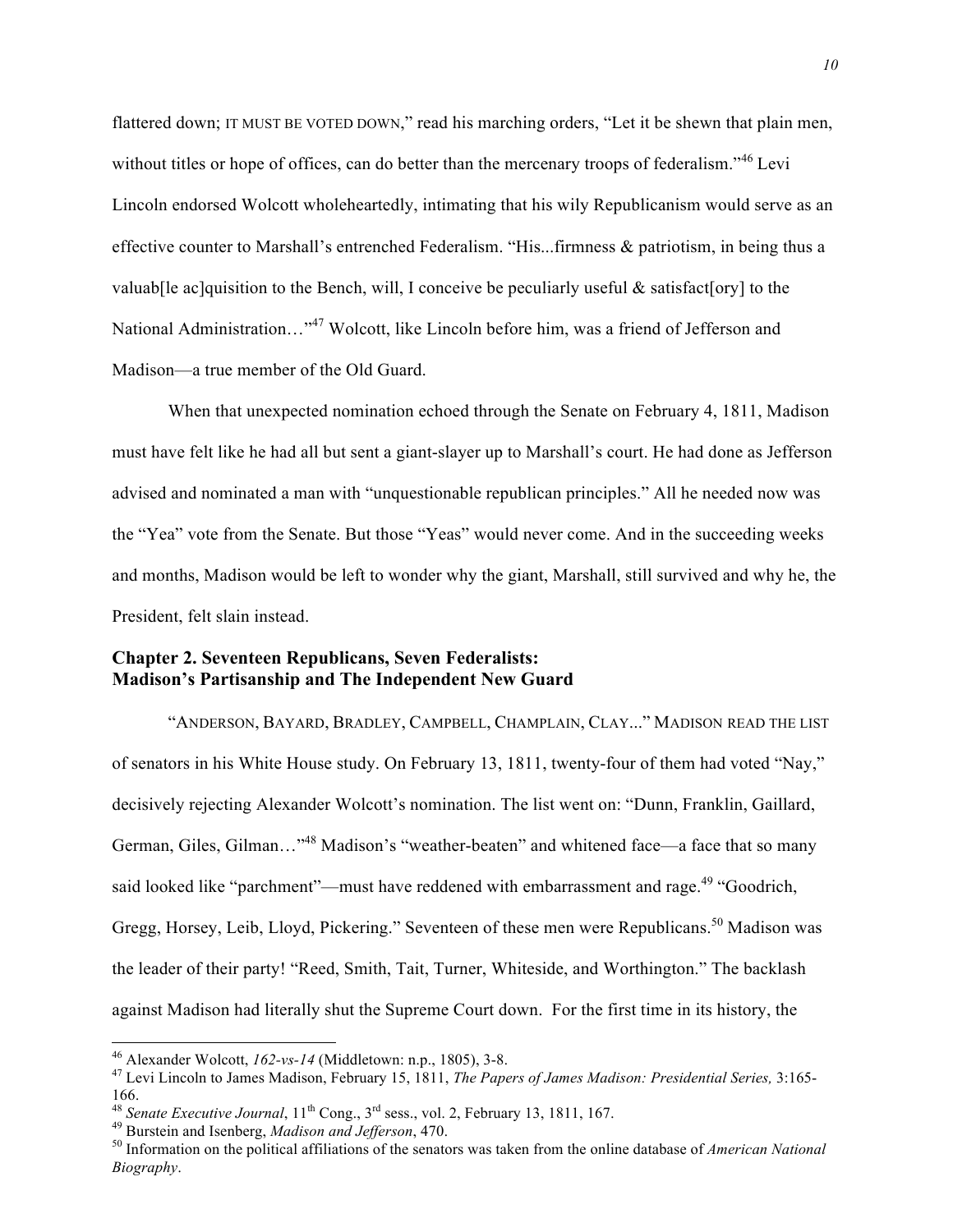bench, deprived of its new member, lacked the four justices necessary for a quorum. Their session postponed until the next year, Judges Marshall, Livingston, and Washington were sent home—their carriages rambling away on the streets of the capital.<sup>51</sup> In those same streets, rumors flew that "the president felt great mortification." John Randolph, a Virginia congressman, thought the moment spelt the death knell of Madison's presidency. "The truth seems to be that he is President de jure only," Randolph wrote his friend. 'Who exercises the office de facto I know not."<sup>52</sup>

How did a phalanx of Federalists and Republicans manage to so utterly blindside Madison on the Senate floor? The answer: because Madison was about as blind as Levi Lincoln—blind to how the Republican Party functioned in 1811. Though Republicans were plagued by infighting, Madison still believed a fear of Federalists would force them to unite and hold the party line. But, that party unity and that party line no longer existed. The party itself wasn't such a Federalist-fearing group anymore. In fact, if the Republican New Guard shared a common principle, it was this: their hatred for other Republicans often trumped their fear Federalists. In sending Wolcott's name to the Senate, Madison was operating as an Old Guard partisan at a time when a new generation of Republicans was fractured and nonpartisan—so much so that many formed cross-party coalitions.

" $[REQ]$ R]epublicans are the nation," Jefferson declared in 1811.<sup>53</sup> If that was true, anarchy reigned in the United States. The Old Guard that had weathered years as a unified minority had now given way to a new party cut into dozens of rival blocs.<sup>54</sup> The schism had begun at the state level, largely in the North, and almost immediately after Republicans had stormed Washington in 1800. In 1802, attacks leveled against Vice President Burr in New York divided the state party, "setting good Republicans by the ears."<sup>55</sup> In 1804, the Republican Party in Pennsylvania was deadlocked at the ballot box, "hopelessly split" between the warring factions of Governor Thomas McKean and the

<sup>&</sup>lt;sup>51</sup> Warren, *The Supreme Court in United States History*, 1:422.<br><sup>52</sup> John Randolph quoted in Henry Adams, *History of the United States during the Administration of James Madison*,<br>9 vols., (Cambridge: University Press,

<sup>&</sup>lt;sup>53</sup> Thomas Jefferson to William Duane, March 28, 1811, *The Papers of Thomas Jefferson: Retirement Series*, 3:508.<br><sup>54</sup> Wood, *Empire of Liberty*, 313-314.<br><sup>55</sup> Noble Cunningham, *The Jeffersonian Republicans in Power: P* 

Carolina, 1963), 204-213.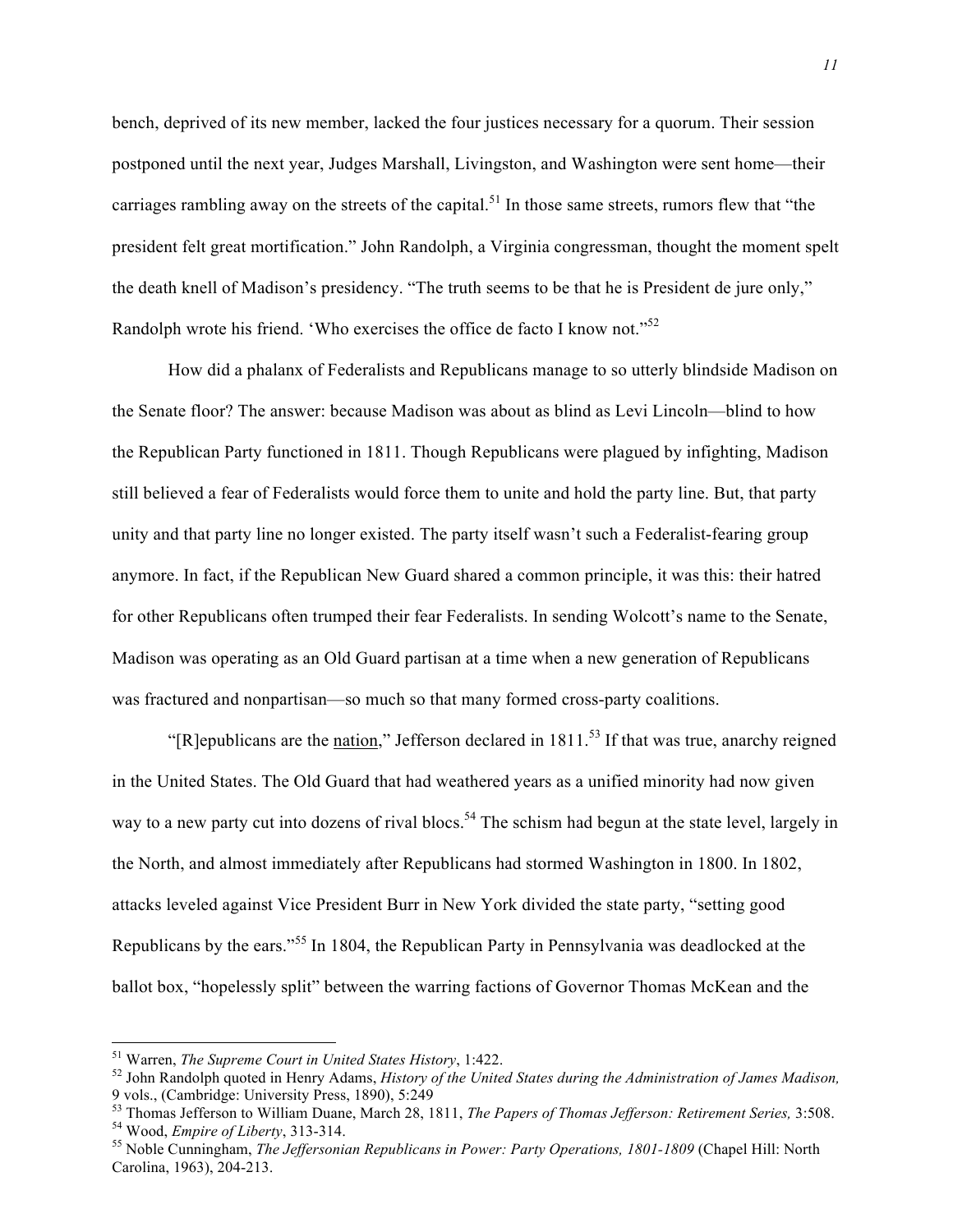radical upstart Simon Snider.<sup>56</sup> In 1806, fissures in the party cracked their way up to the national stage when Congressman John Randolph announced that Jefferson was a "phony" Republican.<sup>57</sup> And in 1808, Madison could provoke even juicier criticism. According to allies of his rival for the presidency, George Clinton, Madison was a "doubtful" republican,<sup>58</sup> who "opened all the sluices of calumny" and was "pregnant with the greatest evils."<sup>59</sup> By the start of Madison's first term, then, the united Old Guard was a small, marginalized group in Congress.<sup>60</sup> Across the country, infighting Republicans embraced the Old Guard's demise, took up their pens against one another, and sometimes answered to the new names of new factions.<sup>61</sup> There were the "Burrites" and the "Clintonians," "the Malcontents" and "the War Hawks." There were "The Principles of '98," the "Invisibles," and the "*Tertium Quids.*" <sup>62</sup> "I had always expected," Jefferson wrote at the end of his presidency, "that when the [R]epublicans<sup>63</sup> should have put down all things under their feet, they would schismatize among themselves."<sup>64</sup>

 <sup>56</sup> Ibid.*, 216-218.* <sup>57</sup> Burstein and Isenberg, *Madison and Jefferson*, 435-436.

<sup>&</sup>lt;sup>58</sup> Nearly all factions that evolved and split off from the Old Guard claimed to be the heirs of true Republicanism. Though their actions often belied the pledge, most claimed allegiance to Jefferson too. Madison, then, may have been unaware that "unquestionable republican principles" meant different things to some New Guard Republicans and nothing at all to others. So, his ineptitude in believing that Wolcott could be confirmed was potentially due to the ambiguity of language as well. Wood, *Empire of Liberty*, 313-314, Cunningham, *The Jeffersonian Republicans in Power*, 218-219, 231.

<sup>59</sup> Saunders Cragg, *George Clinton, Next president, and Our Republican Institutions Rescued from Destruction* (New York: Henry Southwick, 1808), 19-20. 60 Cunningham, *Jeffersonian Republicans in Power*, 222.

 $<sup>61</sup>$  It is important not to think of these factions as traditional third parties for two reasons. First, these factions were</sup> mostly issue-specific and did not reveal some over-arching ideology (e.g. the "Clintonites" wanted Clinton as the presidential nominee). Second, many parties overlapped and membership constantly shifted. The Pennsylvania newspaper editor, William Duane, went from being anti-Quid in 1804, to pro-Quid in 1806, to anti-Madisonian by 1811. Noble Cunningham, *The Jeffersonian Republicans in Power*, 204-235; Thomas Jefferson to William Duane, March 28, 1811, *The Papers of Thomas Jefferson: Retirement Series,* 3:508.

<sup>&</sup>lt;sup>62</sup> Wood, *Empire of Liberty*, 313.<br><sup>63</sup> Thomas Jefferson to Thomas Cooper, July 9, 1807, from Library of Congress, *The Thomas Jefferson Papers Series 1. General Correspondence. 1651-1827*, http://memory.loc.gov/cgi-bin/query/P?mtj:5:./temp/ ~ammem\_OXBl: :(accessed December 3, 2010).  $64$  Ibid.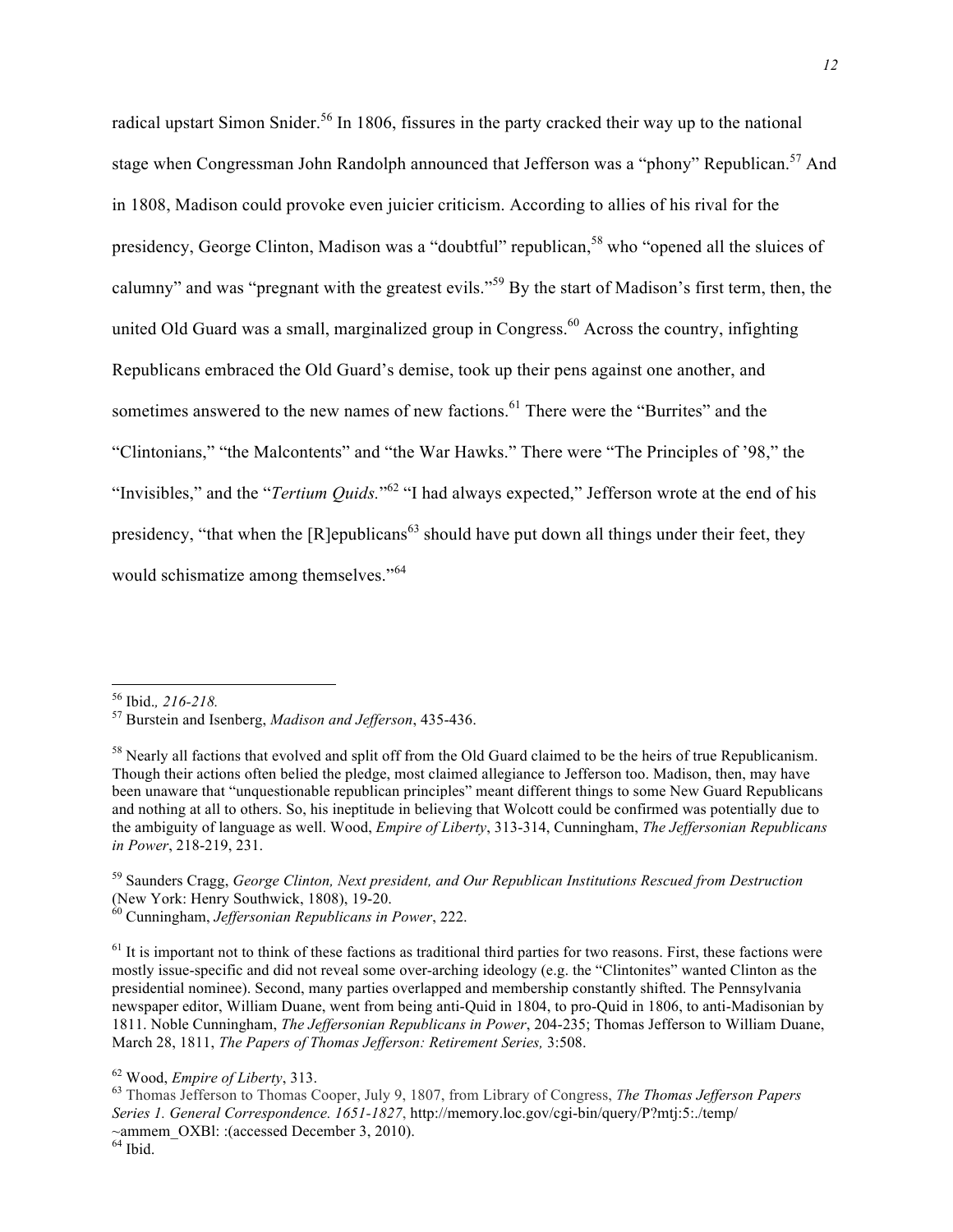Of course, Jefferson, with Madison's backing, publically urged party dissidents that "no schism should be indulged on any ground."<sup>65</sup> But when in the privacy of their studies, those old Republican leaders suffered little anxiety over men like Clinton and Randolph—over divisions like "the Malcontents" and "the *Quids*"; Republican factionalism, as Madison and Jefferson saw it, wasn't a threat to Republican ascendancy. Jefferson, in fact, had tacked on a caveat to his expectation that Republicans would "schismatize." "I always expected, too, that whatever names the parties might bear, the real division would be into moderate and ardent republicanism," he added. "In this division there is no great evil…because this gives us one shade only, instead of another, of republicanism."<sup>66</sup> Under Jefferson's theory, factions could slow or temper progress towards a pure— "an ardent"—Republican society, but they could never decant the principles of his party from American government altogether. Jefferson and Madison had led the Republican Revolution of 1800. Even when members of their party deserted them, they never truly imagined that that Revolution could be reversed. "[A]ltho it may give some pain, no injury of consequence is to be apprehended," Jefferson wrote his successor when the influential newspaper editor, William Duane broke with the administration. "[It], may, a little while tho, throw confusion into our ranks…But, after a moment to reflect and rally and to see where [Duane] is, we shall stand our ground with firmness…it is better that all this should happen…"67 Jefferson and Madison were optimistic about the state of their party almost to the point of being naïve. As President, Madison admitted, "Republicans as usual are either not decided, or have different leanings." Yet, he somehow believed the "tide" was still "setting so strongly" in a Republican direction."<sup>68</sup>

 

<sup>65</sup> Thomas Jefferson to William Duane, March 28, 1811, *The Papers of Thomas Jefferson: Retirement Series,* 3:508; More guarded than Jefferson, Madison was often loath to candidly comment on the state of politics. In the case of William Duane, the Pennsylvania newspaper who had turned his printing press against the administration, Madison agreed with Jefferson that he should be checked. "He gives proofs of a want of candor, as well as of temperance," Madison wrote to his predecessor. Bunstein and Isenberg, *Madison and Jefferson*, 497.

<sup>&</sup>lt;sup>66</sup> Thomas Jefferson to Thomas Cooper, July 9, 1807, *The Thomas Jefferson Papers, Series 1*.<br><sup>67</sup> Thomas Jefferson to James Madison, April 24, 1811, *The Republic of Letters*, 3:1667<br><sup>68</sup> James Madison to Thomas Jeffers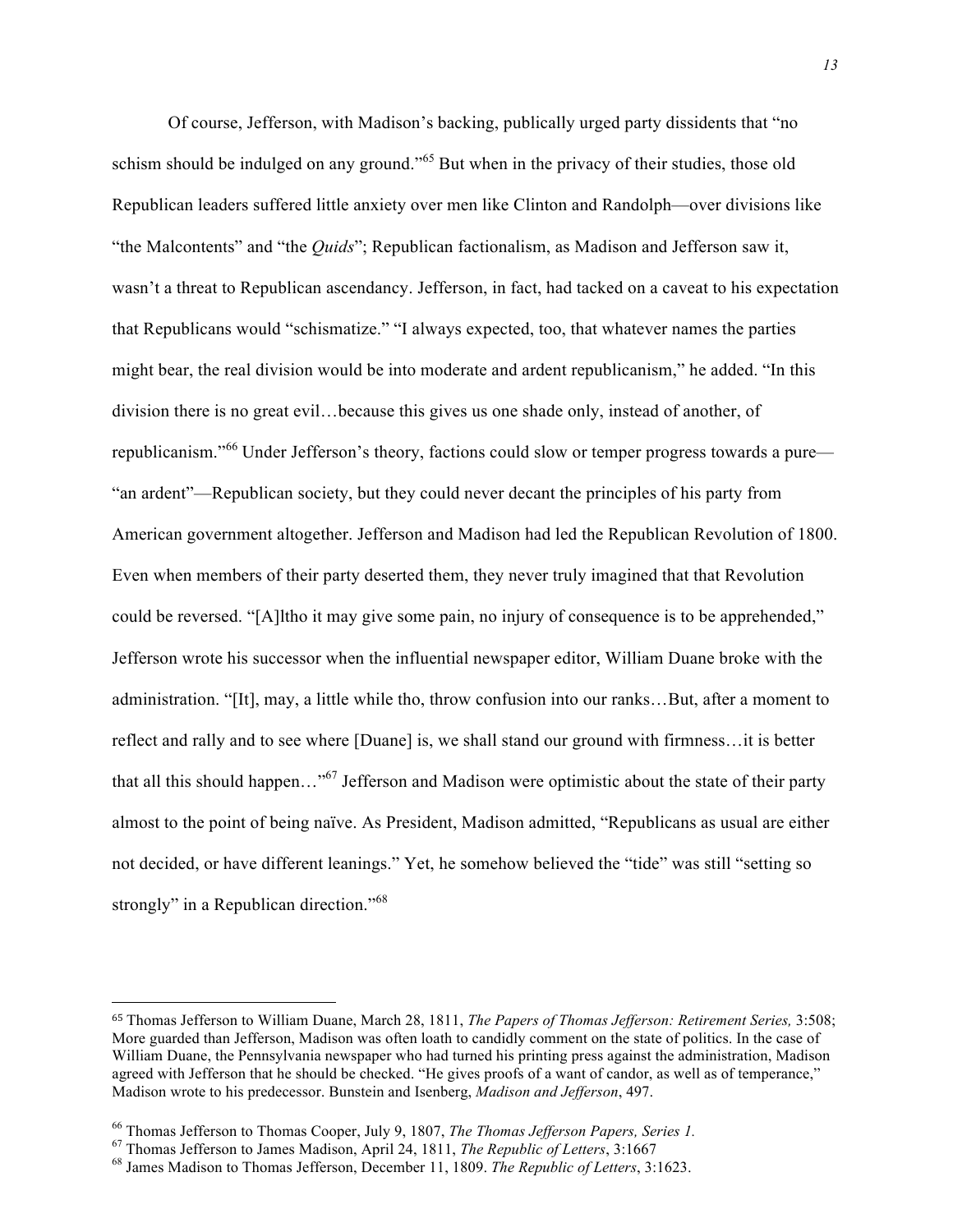It was a hope borne out of fear. Madison and Jefferson trusted that the New Guard still feared Federalists enough to unite their factions in opposition and return to the Old Guard party line. Jefferson had struggled pull Duane back into the administration's fold by writing him, "if we break into squads, every one pursuing the path he thinks most direct, we become an easy conquest to those who can now barely hold us in check."<sup>69</sup> Even the reserved Madison argued that the Federalists were "lying in wait to spring on any opportunity" allowing for resurgence.<sup>70</sup> They overstressed the outparty threat to promote in-party unity. It was a tactic that had worked for the Republican minority in the late 1790s.<sup>71</sup> Madison and Jefferson seemed to think it would work again for a Republican majority a decade later. After all, hadn't Madison sent the names of Republican stalwarts—Wolcott and Lincoln—to the Senate while citing a fear of the John Marshall? Hadn't the Old Guard's preoccupation with Federalist judges bordered on paranoia? Indeed, the President couldn't conceive of a Republican showing anything but enmity toward a Federalist. During his struggle to fill Cushing's seat, Madison received at least two letters explicitly stating, "the Federalists have had the address to unite with [a] Fraction of the Republican party in this State [to recommend a single candidate for the judgeship]."<sup>72</sup> Madison never replied to, forwarded, or mentioned the letters again. All signs indicated he believed the union of Federalists and Republicans to be nonsense. On principle, and specifically in the case of Wolcott's nomination, Madison presumed his party would unite against the Federalists and vote like Republican partisans.

But, the New Guard couldn't be scared back into the partisanship of the old one. The rising generation of Republicans neither feared Federalists nor glared at them with such hostility. They really never had. All seventeen Republicans who broke ranks over Wolcott's nomination were younger than Madison. Thirteen of them had been boys, babies, or still unborn during the Revolutionary War. And nine had entered national politics only after the Republicans had seized the

<sup>&</sup>lt;sup>69</sup> Thomas Jefferson to William Duane, March 28, 1811, *The Papers of Thomas Jefferson: Retirement Series*, 3:508.<br><sup>70</sup> James Madison to Thomas Jefferson, December 11, 1809. *The Republic of Letters*, 3:1623.<br><sup>71</sup> Wood,

<sup>28;</sup> James Fenner to James Madison, December 3, 1810, *The Papers of James Madison: Presidential Series,* 3:43- 35.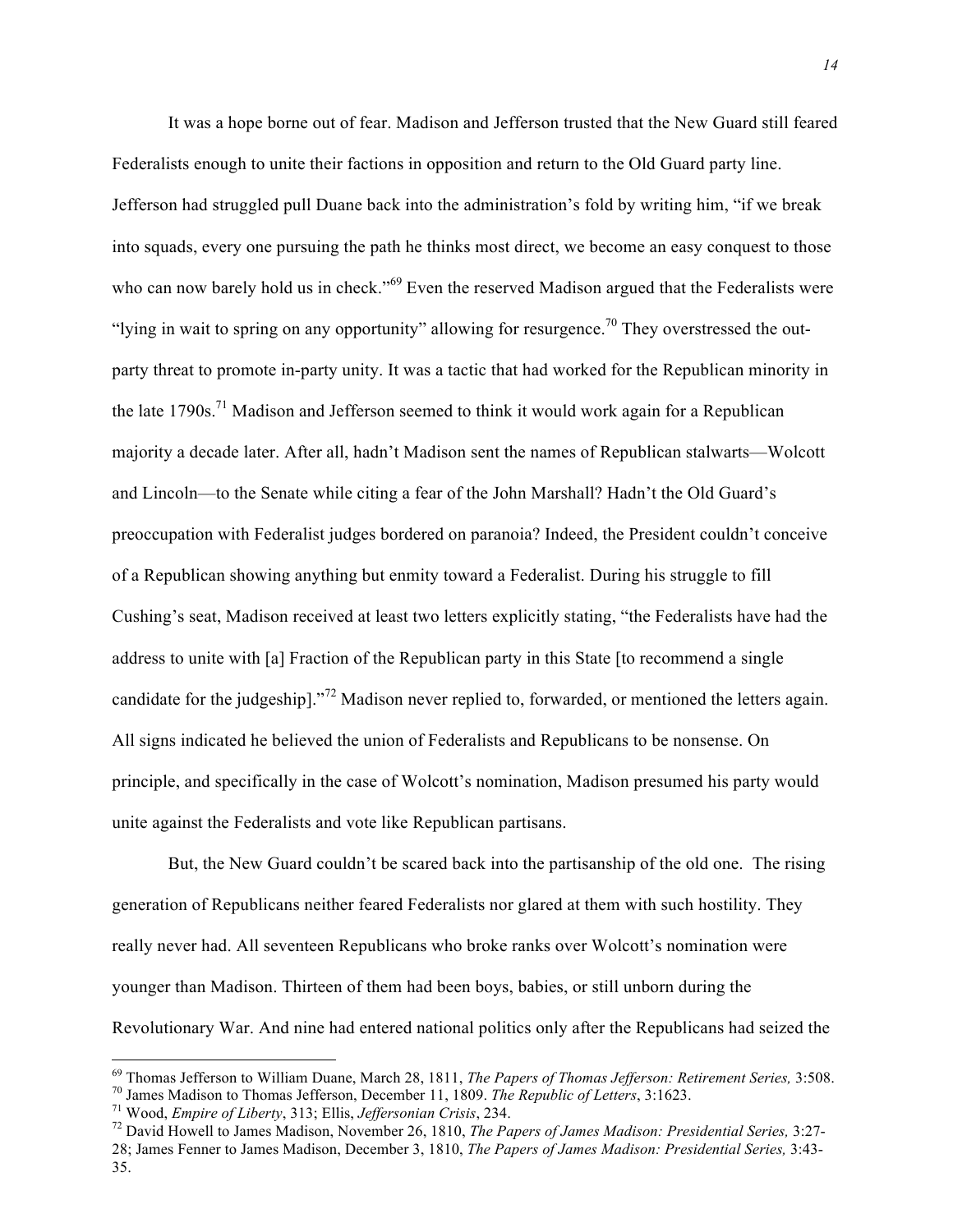White House and Congress in 1800.<sup>73</sup> If they had known the Federalists as the majority party led by the scheming "monarchist," Alexander Hamilton, they hadn't known it for long.<sup>74</sup> The Hamilton they knew was dead. And his party seemed to be following in his footsteps. "[The opposition party] have dwindled to a number so inconsiderable that they are altogether silent," declared one Ohio Republican.<sup>75</sup> The hush even crossed the Alleghenies and the Berkshires towards the old Federalist stronghold of Massachusetts. There, in 1806, Republicans won a majority of congressional races and then returned and capture the statehouse in  $1810$ .<sup>76</sup> Federalists weren't strong enough to merit the fear of the Republican New Guard, so Madisonian style partisanship had no place in their politics. That was how the new speaker of the Massachusetts legislature saw it. "Though I was a decided member of what was called the republican party, and of course a supporter of the administration of Mr. Jefferson and Mr. Madison," he wrote, "you are not to imagine that I was a mere slave to the opinions of either."<sup>77</sup> Speaker Joseph Story, 32-years old in 1811, counted Federalists as his business partners, statehouse colleagues, and close friends.<sup>78</sup> His Republican Party "embraced men of very different views"—men who "exercise<sup>[d]</sup> an independent judgment upon public affairs.<sup>79</sup>

The independence of the New Guard could not be overstated. Amidst their infighting, some Republicans actually allied with Federalists to battle other Republicans. It was a situation Jefferson would call "apostasy."<sup>80</sup> It was a situation Madison could not believe. But as early as 1805, the Pennsylvania *Quids* had rallied Federalists at the polling places to reelect a Republican, Governor McKean.<sup>81</sup> The next year, in Boston, the gulf between "moderate" and "radical" Republicans widened as Joseph Story and his "moderate" faction crossed party lines on the issue of judicial

<sup>&</sup>lt;sup>73</sup> Biographical information of the senators was taken from the online database of *American National Biography*.<br><sup>74</sup> Thomas Jefferson, "The Anas—Selections" in *Thomas Jefferson: Writings*, Merrill D. Peterson, ed., (W Library of America1984), 670,<br><sup>75</sup> "Ohio Republican" in Wood, *Empire of Liberty*, 313.

<sup>&</sup>lt;sup>76</sup> Wood, *Empire of Liberty*, 312-313; Henry Dearborn to Thomas Jefferson, May 31, 1810, *The Papers of Thomas Jefferson: Retirement Series, 2:*439-430. 77 Joseph Story, "Autobiography," *Life and Letters of Joseph Story*, William W. Story, ed., 2 vols.(London: John

Chapman, 1851), 1:129; Story had written a previously unpublished biography which his son included in this volume of letters.<br><sup>78</sup> Dunne, "Joseph Story: The Germinal Years," 715-736.

<sup>&</sup>lt;sup>79</sup> Joseph Story, "Autobiography," Life and Letters of Joseph Story, 1:129.<br><sup>80</sup> Thomas Jefferson to Thomas Cooper, July 9, 1807, *The Thomas Jefferson Papers, Series 1*.<br><sup>81</sup> Cunningham. *Jeffersonian Republicans in Pow*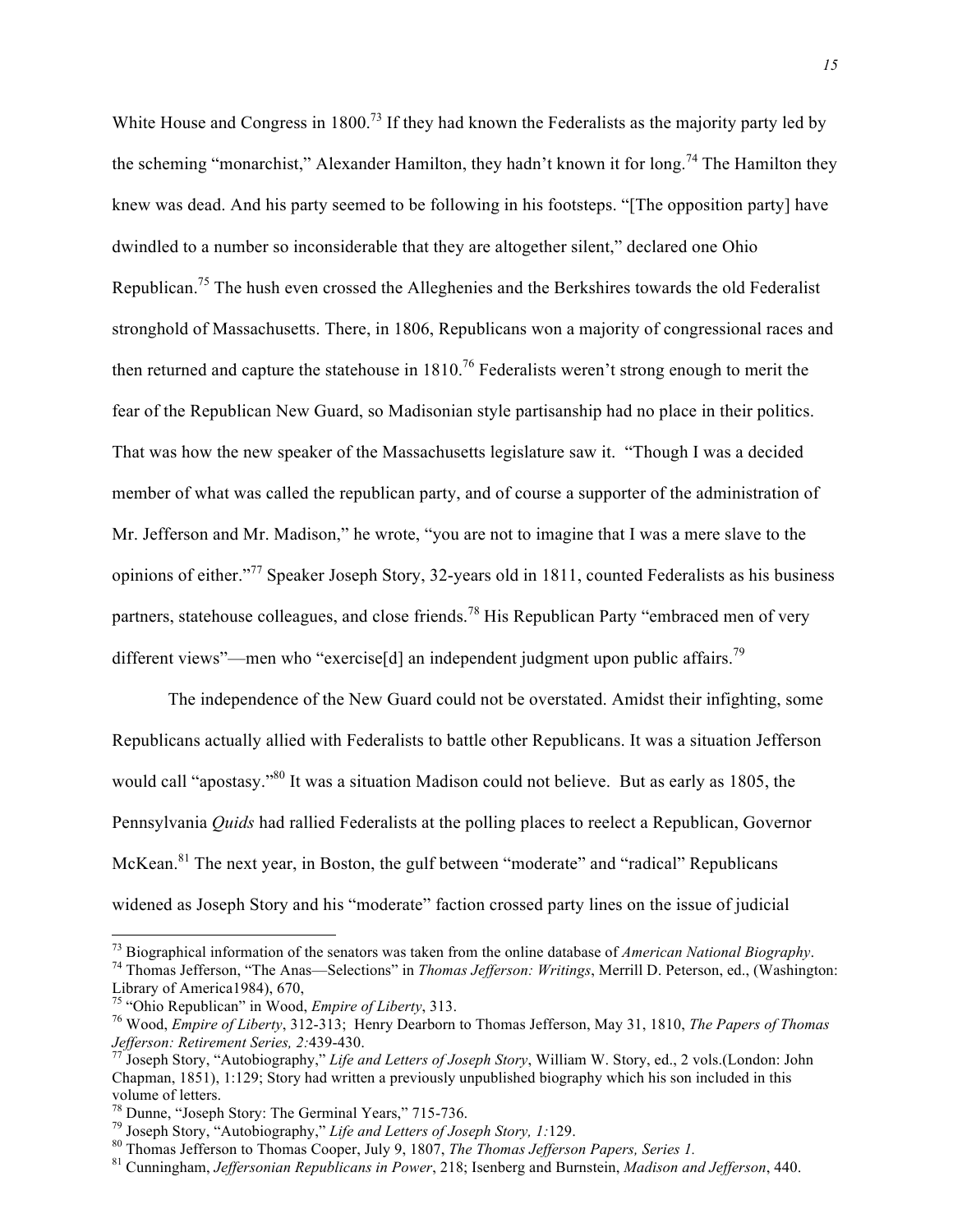reform. Massachusetts Federalists could not but "felicitate" themselves.<sup>82</sup> By 1808, even Jefferson could peer down from his hilltop at Monticello and see a region where members of the two parties met with consensus. "We [the Federalists of Virginia] submit this address," read the *Alexandria Gazette* two weeks before the 1808 presidential election. "The violence of a [Republican] MAJORITY…in the pursuit of power; has never hesitated to sacrifice its pretended republican principles...[and has] deprived us of all influence." "Mr. Monroe," they concluded, "would pursue a different course..."<sup>83</sup> Virginia Federalists were actually backing a Republican for the presidency! By the time of Madison's inauguration, then, cross-party coalitions had weaved themselves into the fabric of national politics. "Federalism…having been defeated, has gained a new footing by being taken into partnership with republicanism," wrote the staunch Jeffersonian, Senator John Taylor. "It was this project," he contended in 1810, "[that had transformed] the Republican party from real to nominal."<sup>84</sup> In other words, the "real" dyed-in-the-wool Jeffersonians had surrendered to those who claimed they belonged to Jefferson's party but who refused to vote as he wished. These were the maverick men of the New Guard.

So, on October 13, 1811, when those seventeen Republicans joined those seven Federalists in rejecting Alexander Wolcott, they were also notifying Madison about the new state of his party. They refused to confirm an Old Guard hack.<sup>85</sup> They wanted someone "independent  $\&$  untainted with [Wolcott's] objections."<sup>86</sup> And they would work across the aisle to get him on the bench. In so many columns of newsprint, men of every political stripe agreed: the Republican hardliner, Wolcott could not—should not—be confirmed. Said one Federalist newspaper, "He is the State Manager of

 <sup>82</sup> Ellis, *Jeffersonian Crisis*, 215-218. 83 Alexandria Gazette, October 21, 1808. 84 John Taylor in Ellis, *Jeffersonian Crisis*, 235.

<sup>&</sup>lt;sup>85</sup> It is true that New Guard Republicans confirmed Levi Lincoln, who was just as much a member of the Old Guard as Alexander Wolcott. The New Guard, nonetheless, detested Lincoln's partisanship, and may have only confirmed him because they knew their votes were meaningless. Read one newspaper editorial, **"**The Senate have confirmed the nomination of Mr. Lincoln, as Judge of the Supreme Court.—When asked how this strange thing could have happened…the democratic Senators shrug their shoulders, and say, it is understood—importing thereby, that the said Lincoln has agreed to be used as a warming pan; to keep the Judge-place warm until J.Q.A. returns from Russia to fill it permanently." Columbia Sentinel, January 12, 1811.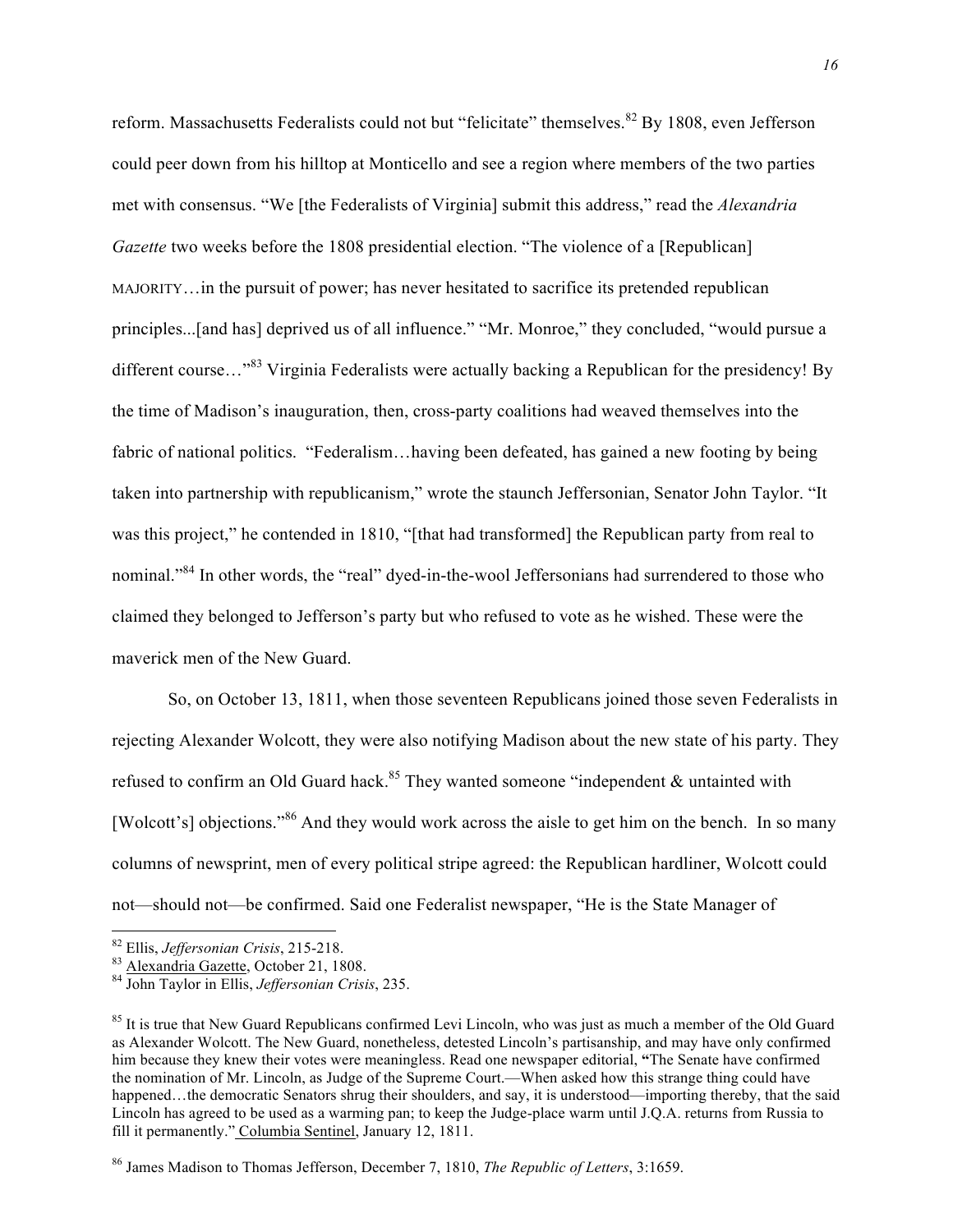Jacobinism in Connecticut...a state of degeneracy [has] arrived!"<sup>87</sup> Said another with greater Republican sympathies, "Wolcott is said to be more fit by far to be arraigned at the bar than to sit as a judge."<sup>88</sup> If Madison needed any further clarification of the Senate's wishes, they came to his doorstep about a week after the vote. "In questions merely political, parties will prefer those of their own sect." <sup>89</sup> This was a letter from a Federalist—*the* Federalist, in fact. In three years time, Senator Timothy Pickering of Massachusetts would "scheme" for New England's secession as a separate, Federalist nation.<sup>90</sup> But at the moment, he was instructing Madison to abandon Old Guard politics and begin building a cross-party coalition. "The two nominations of an associate justice of the supreme court…[have] failed; will you permit me to bring to your recollection [some other nominees]."<sup>91</sup> The rumors of Madison's "mortification" had to be true. A Federalist was lecturing him on how to appoint a Supreme Court justice.

# **Chapter 3. An Appointment "Is Of Course To Be Made" Madison's New Strategy and The Desperate Search for A Suitable Nominee**

THAT "BLUSTERY," OVERLY CRITICAL NEW ENGLANDER WITH HIS LOUD MOUTH—THAT MOUTH, which could so unpleasantly sliver out into a smirk. Madison surely hated Pickering.<sup>92</sup> And after that letter, he wanted to attract "particular notice in degrading him."<sup>93</sup> But, the President also knew that Pickering had been right. The Senate would never confirm a nominee from the Old Guard. Madison needed a candidate that a coalition of Republicans—and maybe even a few Federalists—could unite behind. So, about four days after receiving Pickering's letter, Madison, still reeling, changed strategy in his search for a justice. For the third time, he sent a nominee's name the mile east from the White

<sup>87</sup> Cooperstown Federalist, February 16, 1811.<br><sup>88</sup> New-York Spectator, February 20, 1811.<br><sup>89</sup> Timothy Pickering to James Madison, February 16, 1811, *The Papers of James Madison: Presidential Series,* 3:167-168.<br><sup>90</sup> James M. Banner, Jr., *To the Hartford Convention: The Federalists and the Origins of Party Politics in* 

*Massachusetts,* 1789-1815, (New York: Alfred A. Knopf, 1970), vii.<br><sup>91</sup> Timothy Pickering to James Madison, February 16, 1811, *The Papers of James Madison: Presidential Series,* 

<sup>3:167-168.</sup> <sup>92</sup> Isenberg and Burnstein, *Madison and Jefferson*, 298; For a description of the hostile relationship between Picking

and Madison *see also* = Rutland, *The Presidency of James Madison*, 4. For a physical description of Pickering see portraits in front pages of Octavius Pickering and Charles Wentworth Upham, *The Life of Timothy Pickering*, (Boston: Little Brown, 1867).

<sup>93</sup> James Madison to Thomas Jefferson, June 7, 1811, *The Republic of Letters*, 3:1669-70.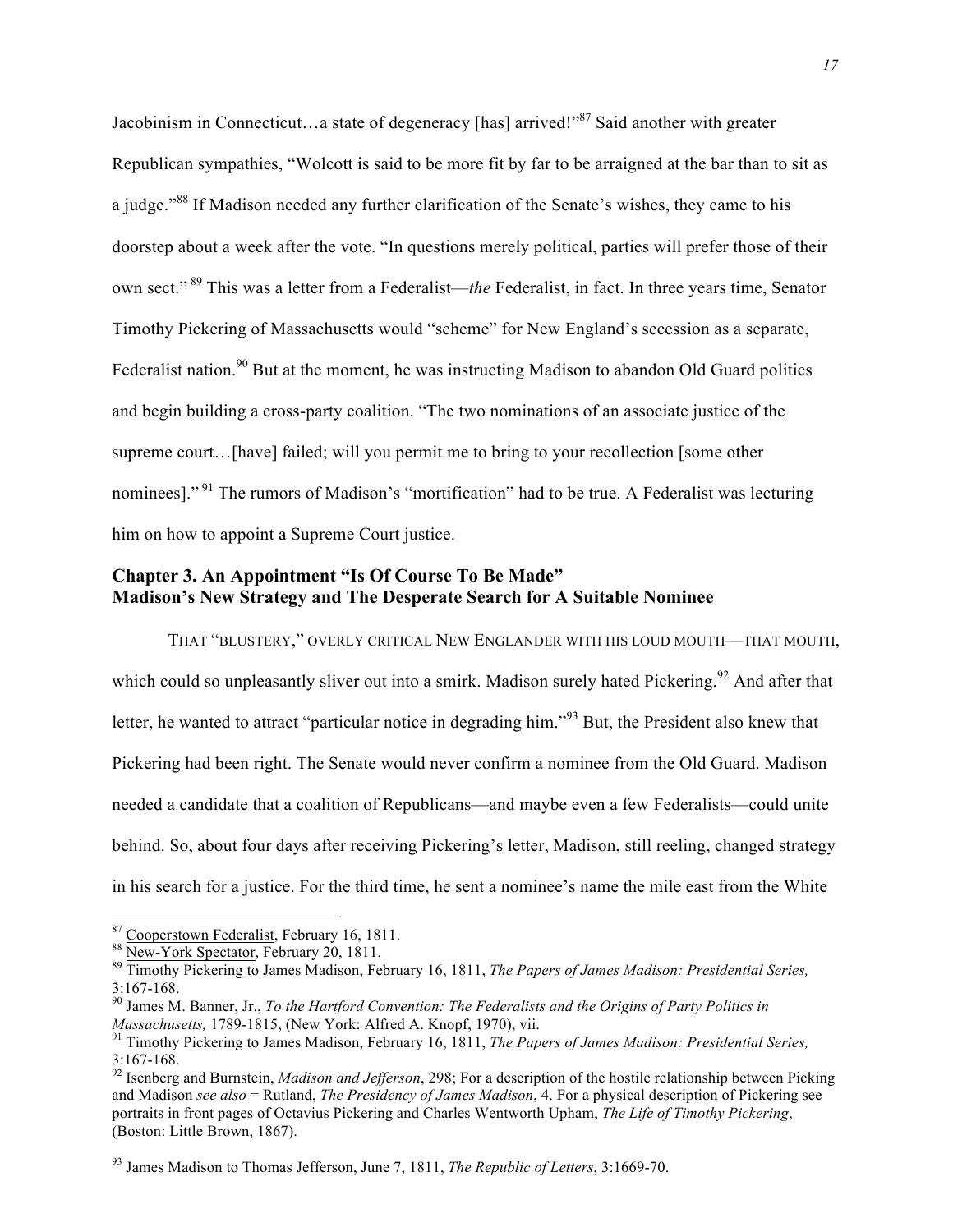House up to the Capitol. But, this time was different. And the news of it spread from South Carolinian plantations to Boston workshops to remote outposts near Ontario.<sup>94</sup> The news made its way on to a ship that would journey across the Atlantic, shoot the gap between Denmark and Scandinavia, and dock as near as it could to St. Petersburg. There, the nominee himself resided. He was no ardent Jeffersonian, but a man "independent & untainted with [partisan] objections."<sup>95</sup> Madison wanted John Quincy Adams—needed John Quincy Adams—to accept the appointment. But, he declined. And after, Madison was desperate to find another candidate just like him.

If anyone could rally a cross-party alliance, it was America's minister to the Court of Czar Alexander I, a politician who had actually crossed from one party to the other. John Quincy Adams was a member of the Republican New Guard just by virtue of being new.<sup>96</sup> Deserting the Federalist Party in 1807, Adams, then a Senator from Massachusetts, began to caucus with the Republicans. He, however, never ceded the right to vote his conscience.<sup>97</sup> And Federalist hardliners along with the Republican Old Guard never ceased to criticize him for it. "Thus it is proved, that the apostates from Federalism, stand on much higher ground...than the very best of the old democrats," read one Republican screed after Adams' nomination.<sup>98</sup> Pickering, probably to Madison's chagrin, detested Adams' independence too. "[He was] once [a] federalist, & [has] apostatized in order to acquire popularity, influence, power & office," Pickering alleged. "[A]ll such men are clearly dishonest an entitled to no credit whatever may be their professions."<sup>99</sup> But the hatred of old partisans only endeared Adams more to the new generation of Republicans and their potential Federalist allies. "I have expected that the Hon. J Q Adams,...[a] Gentleman in whose character & good attachments of

 <sup>94</sup> [Boston]Columbian Centinel, March 2, 1811; Charleston Courier, March 8, 1811; Ontario Messenger, March 19, 1811.

<sup>95</sup> James Madison to Thomas Jefferson, December 7, 1810, *The Republic of Letters*, 3:1659.

<sup>96</sup> Morgan Dowd contends that Madison nominated Adams to "kick him upstairs"—to eliminate him as a presidential rival. Dowd, "The Politics of Appointment," 276. This is a specious claim. In no way was Madison on the political offensive at this point. He had just lost two nomination battles and been lectured by a Federalist. If anything, he was on the defensive.

<sup>97</sup> Marie B. Hecht*, John Quincy Adams: A Personal History of An Independent Man*, (New York: Macmillan, 1972),

<sup>&</sup>lt;sup>98</sup> New Bedford Mercury, March 29, 1811, 276.<br><sup>99</sup> Pickering in James Banner, *To The Hartford Convention*, 79.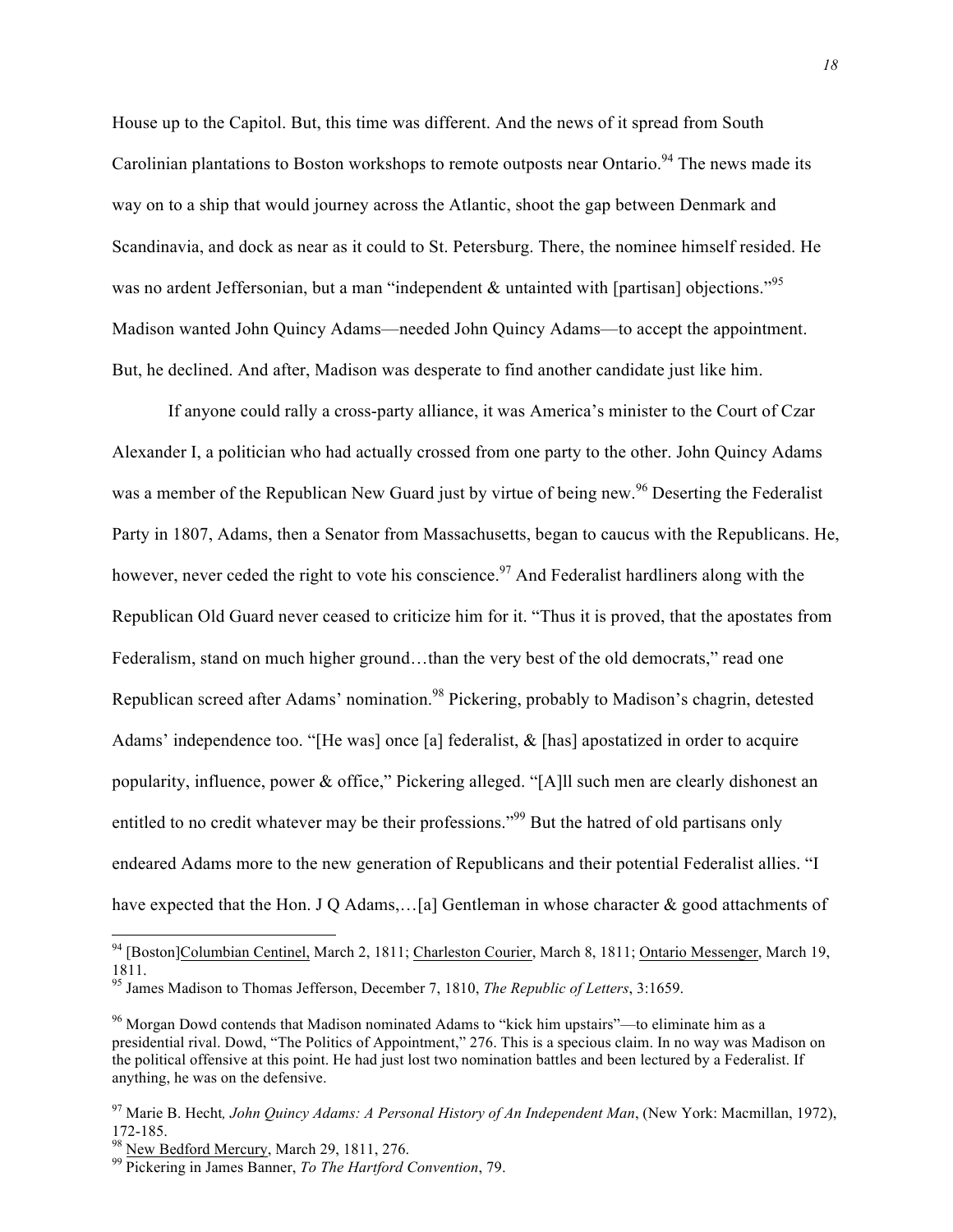confidence could be placed, would be called to succeed Mr Cushing," one of the New Guard told Madison.<sup>100</sup> In the ranks of both parties, support stirred for the nominee. And, on February 22, 1811, the Senate officially confirmed Adams, an Associate Justice of the United States Supreme Court.<sup>101</sup> Madison thought he had put a man on the bench at last.

But, he thought wrong. For months, the White House and the State Department had known Adams was unhappy with his post in Russia. Adams' mother, Abigail, had written the President, "communicating [her son's] anxiety to leave [the] situation."<sup>102</sup> So, assuming his ambassador would willingly trade the Czar's court for the Supreme Court, Madison sent his name to the Senate. Adams was confirmed as a justice before he was ever asked if he wanted the job!<sup>103</sup> He didn't. And due to slow pace of the transatlantic post, Madison didn't know he didn't until seven months later. In early October 1811, the President may have expected John Quincy himself to walk off a ship, ready to assume the judgeship. Instead, only a letter came. "[I] regret my incapacity to meet [the appointment] with a return most agreeable to you," Adams wrote the President. "I must then intreat you, Sir, to confer upon some other Person the Office as a Judge of the Supreme Court..."<sup>104</sup> For a fourth time, then, Madison would need to give the Senate a nominee.

Over the ensuing short weeks, he would scramble to find one as confirmable as Adams. On October 6, Madison apprised his brother-in-law, Richard Cutts of the situation, "Mr. J.Q. Adams declines his Judiciary appt. Another is of course to be made as soon as the Senate are in session."

 <sup>100</sup> David Howell to James Madison, November 26, 1810, *The Papers of James Madison: Presidential Series,* 3:27-  $^{28}_{101}$  Dowd, "The Politics of Appointment," 276.

<sup>&</sup>lt;sup>102</sup> James Madison to John Quincy Adams, October 16, 1810, *The Papers of James Madison: Presidential Series,* 2:582-583. <sup>103</sup> Adams was confirmed February 22, 1811. He wasn't apprised of his nomination until May 29, 1811*. Senate* 

*Executive Journal*, 11th Congr., 3rd sess., 168; John Quincy Adams to James Madison, June 3, 1811, *The Papers of James Madison: Presidential Series,* 3:324.

<sup>104</sup> John Quincy Adams to James Madison, June 3, 1811, *The Papers of James Madison: Presidential Series,* 3:324; Dowd claims, "Adams letter of refusal did not arrive in Washington until early June." Since Madison didn't choose another nominee until mid-November, Dowd also contends that, for the President, "the storm over the Supreme Court subsided." But, Adams letter of refusal didn't arrive in Washington in early June. Dowd fails to take into account the time it would need to travel across the Atlantic: about three months. Madison most likely received the letter the first week of October 1811. As he nominated Joseph Story about six weeks later, the "storm" hadn't subsided. Madison was rather in the midst of it still, feeling desperate and rushed. Dowd, "The Politics of Appointment," 277.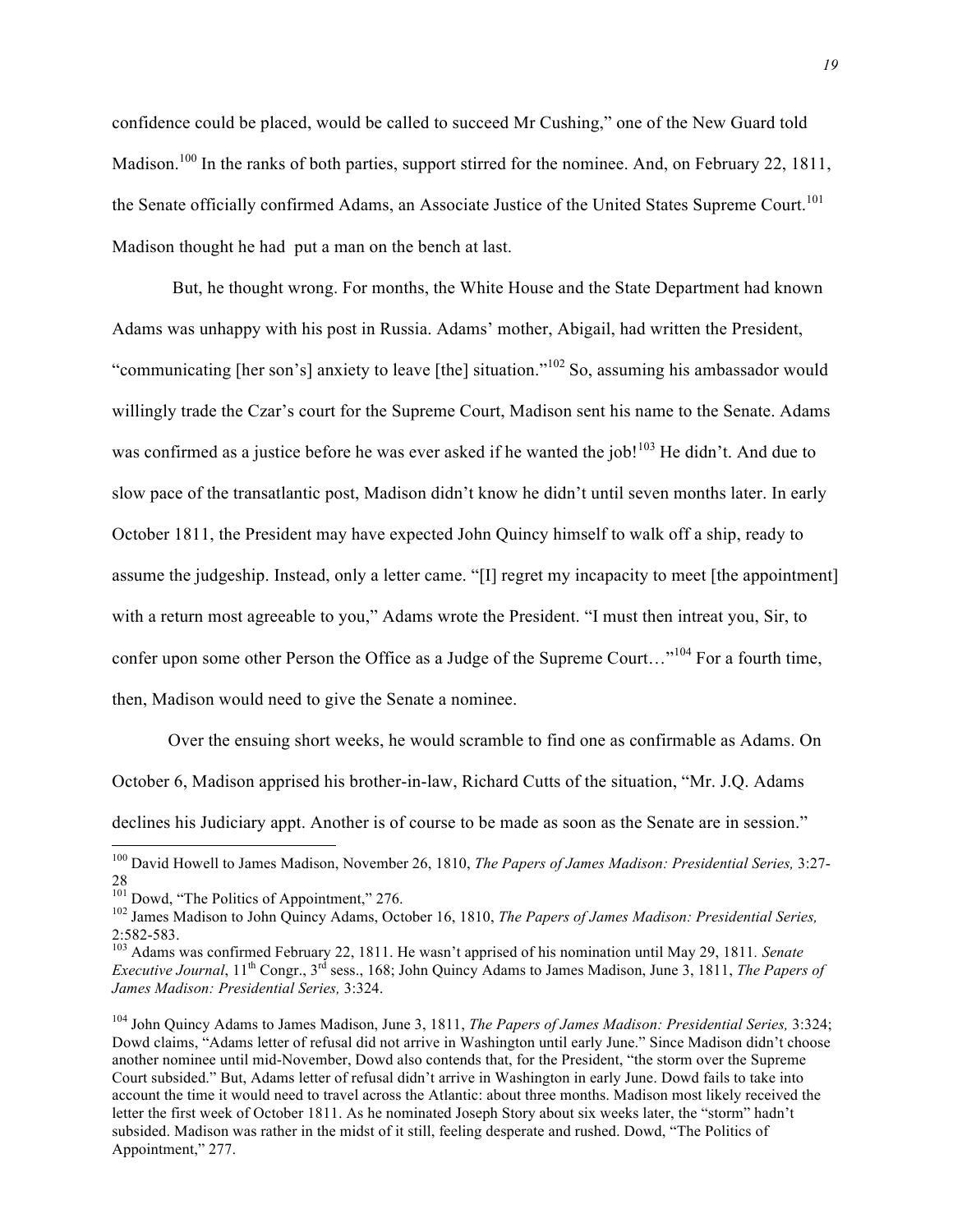Then Madison made an odd request: "Be so good as to give me without delay on the state of Mr. Lincoln's eyes."<sup>105</sup> In desperation, Madison's thoughts turned back to his first nominee—a nominee the Senate had already confirmed—the blind Levi Lincoln. He wanted his brother-in-law to gallop fast towards Lincoln's home in Boston to check, if somehow, the former Attorney General could see again. But, both had to know that would require nothing less than a miracle. "You will oblige me also by any other information which may aid me in a fit choice," Madison told Cutts.<sup>106</sup> He was asking for help. And, Cutts obliged. He gave him the name of one of the "only [viable] candidates" left.<sup>107</sup>

His name was Joseph Story, that thirty-two-year-old state legislator from Massachusetts who had championed bipartisan judicial reform.<sup>108</sup> Able to rally men of both parties behind him, he had John Quincy Adams' New Guard credentials. The Federalist leader George Cabot praised Story. "Though he is a man whom the Democrats support," Cabot wrote, "I have seldom met one with a sounder mind...He is well worthy the civil attention of the most respectable Federalists."<sup>109</sup> On the other side of the aisle, Republican mavericks certainly appreciated that Story wasn't a "mere slave to [Jeffersonian] opinions." Jefferson, in fact, had warned Madison not to appoint the young New Englander; he called Story a "pseudo-republican" and a "tory."<sup>110</sup> But, he had called him those things four months before Wolcott's hyper-partisan nomination proved a disaster—a year before Adams' letter refusing the judgeship reached American shores. Madison could no longer heed Jefferson's Old Guard objections. Story would be confirmed. He would unite the Congress. Madison had seen him do it in his own house. At the a President's New Year's Party in 1809, Story hid in an empty

<sup>&</sup>lt;sup>105</sup> James Madison to Richard Cutts, October 6, 1811, *The Papers of James Madison: Presidential Series*, 3:475-76.<br><sup>106</sup> Ibid.<br><sup>107</sup> Richard Cutts to James Madison, October 19, 1811, *The Papers of James Madison: Presid* 

<sup>&</sup>lt;sup>109</sup> George Cabot to Timothy Pickering, January 28, 1808, *Life and Letters of George Cabot*, ed. Henry Cabot Lodge, (Boston: Little, Brown, & Company, 1877), 377.

<sup>&</sup>lt;sup>110</sup> Thomas Jefferson to James Madison, October 15, 1810, *The Republic of Letters*, 3:1646-1647; Thomas Jefferson to Henry Dearborn, August 15, 1810, *The Papers of Thomas Jefferson: Retirement Series,* 3:27-28.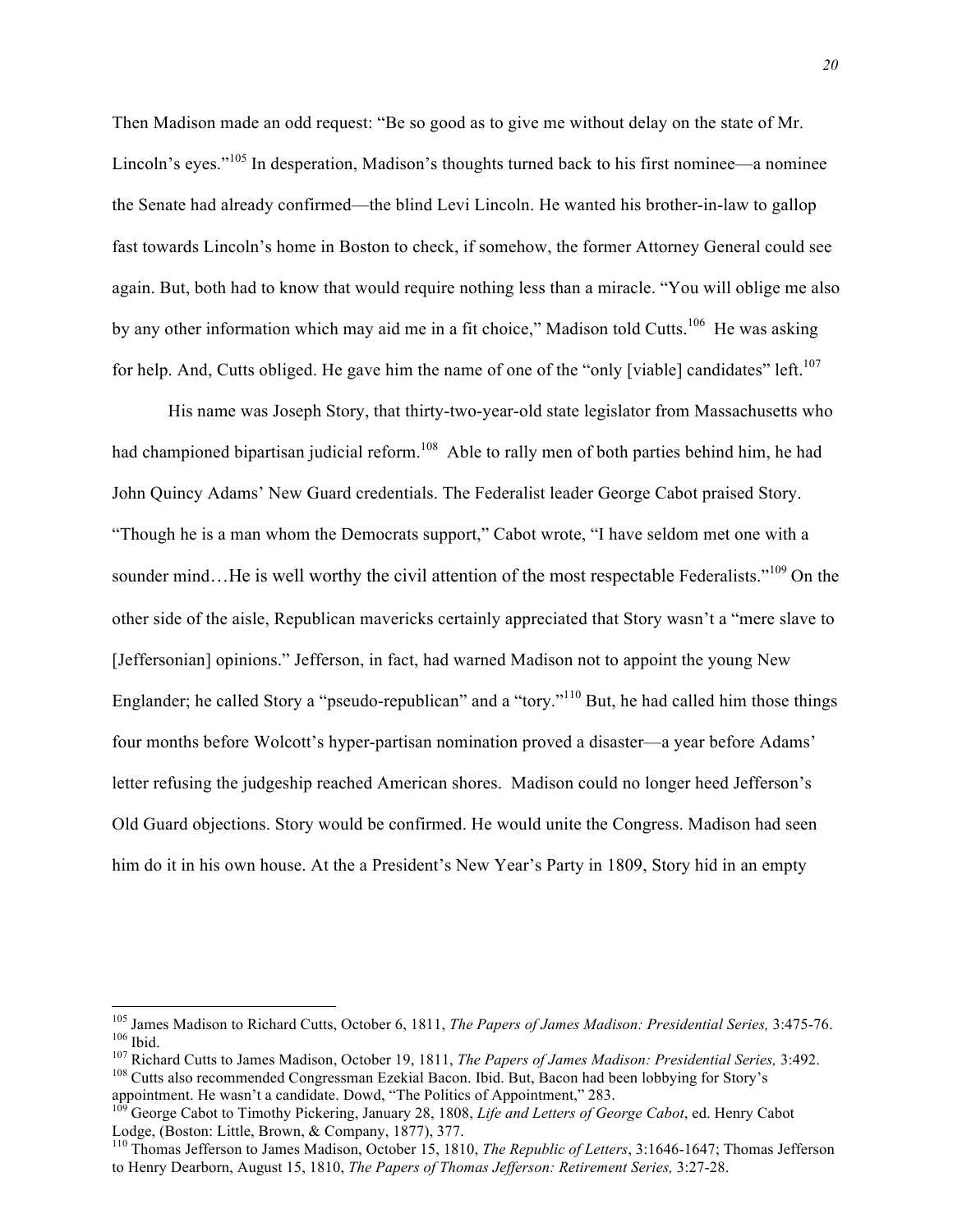corridor, dressed himself in a ridiculous costume, then reemerged at the celebration, prompting Federalists and Republicans to laugh and cheer together.<sup>111</sup>

On November 18, 1811, the Senate put Madison's candidate to a voice vote: "The President nominates Joseph Story, of Massachusetts to fill the vacancy." And, once again Federalists and Republicans cheered for Story together. A mighty chorus of "Yeas" rang out in the chamber.<sup>112</sup> After fourteen months, James Madison finally had his judge.

#### **Conclusion: Another Circumstance of Congratulation?**

MADISON STOOD ON THE BOW OF A STEAMBOAT CHURNING SOUTH ALONG POTOMAC. IT WAS April 1817. His presidency had ended, and he was going home for good.<sup>113</sup> "I sincerely congratulate you on your release from your incessant labors, corroding anxieties, [and] active enemies…" Jefferson wrote his closest friend.<sup>114</sup> And, across the nation, others congratulated the outgoing president on handling those labors, anxieties, and enemies so well. On his inauguration day, James Monroe went before the Washington masses and thanked his "immediate predecessor" for his "exalted talents and the most faithful and meritorious service."<sup>115</sup> In newspapers, Americans read, "Never had a grateful people had more reason to call down the benedictions of heaven on a retiring patriot."<sup>116</sup> It was a message the country would read for years to come in the history books: "No thinking person questions Madison's greatness."<sup>117</sup>

But, standing on the bow of that steamboat, the old politician put little stock in such past and future praise. "[Men] themselves would often be puzzled to account for their own actions, [let alone those of my administration]," Madison would tell his travelling companion.<sup>118</sup> After all, if he thought

<sup>&</sup>lt;sup>111</sup> McClellan, *Joseph Story and the American Constitution*, 36-37..<br><sup>112</sup> Senate Executive Journal, 12<sup>th</sup> Cong., 1<sup>st</sup> sess., November 18, 1811, 190.<br><sup>113</sup> Burstein and Isenberg, *Madison and Jefferson*, 567-568.<br><sup>114</sup> (Bedford: Applewood Books, 2000), 2 vols., 1:31.

<sup>&</sup>lt;sup>116</sup> [Maine] American Advocate, April 26, 1817.<br><sup>117</sup> Rutland, *The Presidency of James Madison*, xi.

<sup>&</sup>lt;sup>118</sup> James Madison to James K. Paulding, July 24, 1818, from Library of Congress, *The James Madison Papers*, http://memory.loc.gov/cgi-bin/ampage?collId=mjm&fileName=18/mjm18.db&recNum=1092&item Link=D?mjm:6:/temp/~ammem\_4H7d:: (accessed December 3, 2010).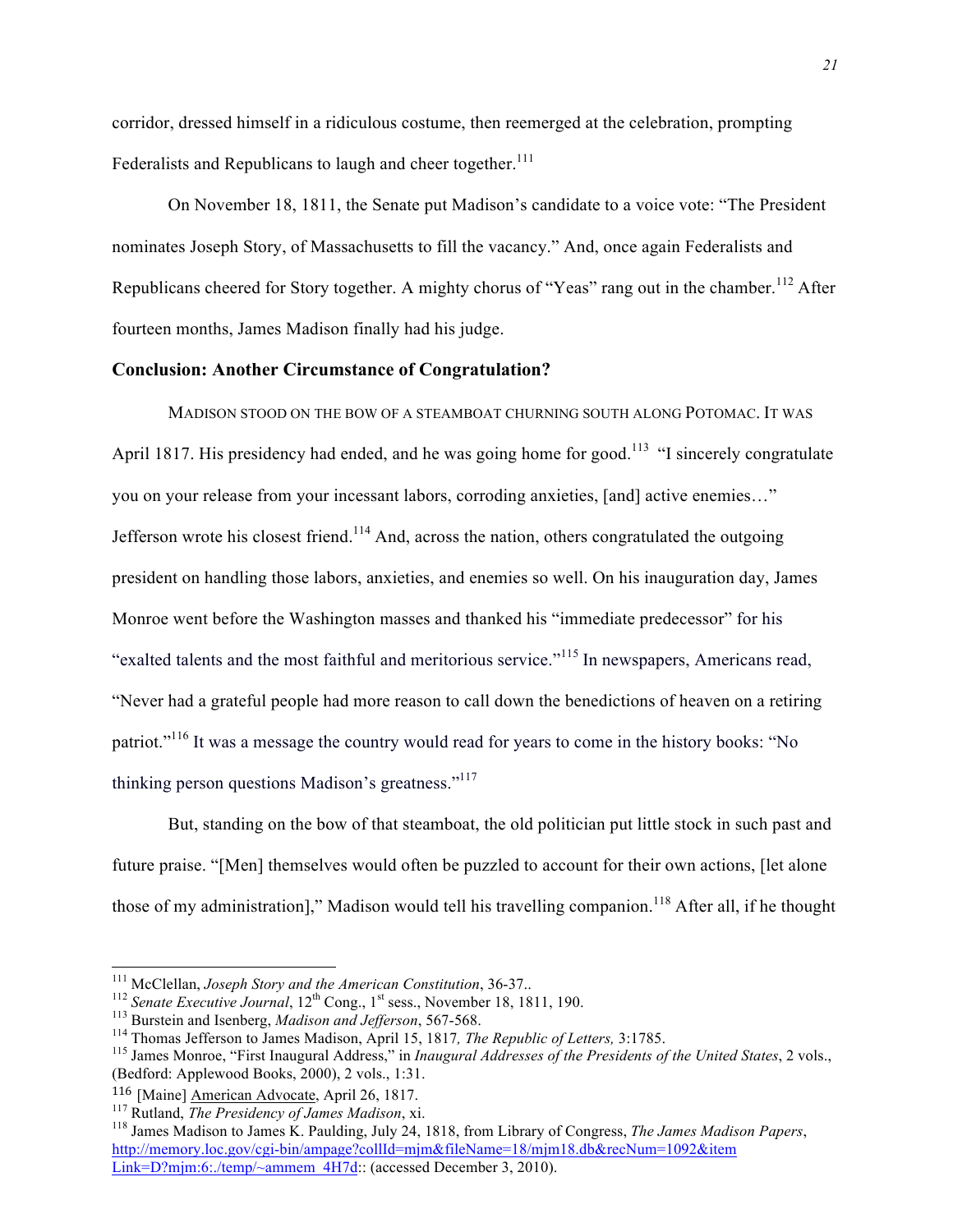back to 1810 and 1811—to that fourteen-month-long appointment process—he could not say he had always conducted his presidency with "greatness" or "meritorious service." His actions had inflamed the ranks of both parties. His first three nominees had denied him, been rejected, and denied him again; Lincoln, Wolcott, and Adams accounted for sixty percent of failed nominations up to that point in Supreme Court history.<sup>119</sup> And worst of all, Madison had been unsuccessful in completing the government's Republican "reformation."<sup>120</sup> John Marshall still sat on bench as influential as ever.

The disastrous struggle to find William Cushing's replacement wasn't without its silver lining however. At the outset, Madison suspected that "the Vacancy" was "not without a puzzle in supplying it." $121$  And as he fit together the pieces, he was surprised by what he saw: a new order of politics where Republican and Federalist coalitions whipped in, shifted, and died like the wind out on the Potomac. After Lincoln and Wolcott's botched nominations, Madison could have easily stayed stuck in his Old Guard ways and let the gridlock continue. But, instead, he did something unusual for a president and a founder of a party. He changed his politics. Adams and Story weren't the men he originally wanted. They were just the men the politics of the time would allow.

So, as Madison sailed home and into history, Americans could not congratulate him for unwavering "greatness" or constant "meritorious service." Madison hadn't been a perfect president. But, he had been a pragmatic one. In that long nomination process, he was wise enough to recognize his mistake, learn from it, and adapt. Americans could congratulate him for that. And one did. "Mr. Madison [had] comprehensive and statesman-like views…in wisdom I have long been accustomed to place him before Jefferson."<sup>122</sup> Justice Joseph Story appreciated the man who had put him on the bench.

<sup>&</sup>lt;sup>119</sup> "US Supreme Court Nominations, 1789-present," The Senate Historical Office, http://www.senate.gov/pagelayout/reference/nominations/Nominations.htm, (accessed December 3, 2010); The Senate Historical Office has compiled a list of all Supreme Court nominations failed and otherwise. The statistic includes only nominees who were rejected by the Senate or decline appointment.<br><sup>120</sup> Burstein and Isenberg, *Madison and Jefferson*, 567-568.

<sup>&</sup>lt;sup>121</sup> James Madison to Thomas Jefferson, October 19, 1810, *The Republic of Letters*, 3:1648-1649.<br><sup>122</sup> Joseph Story to Ezekiel Bacon, April 30, 1842, in *Life and Letters of Joseph Story*, 2:420.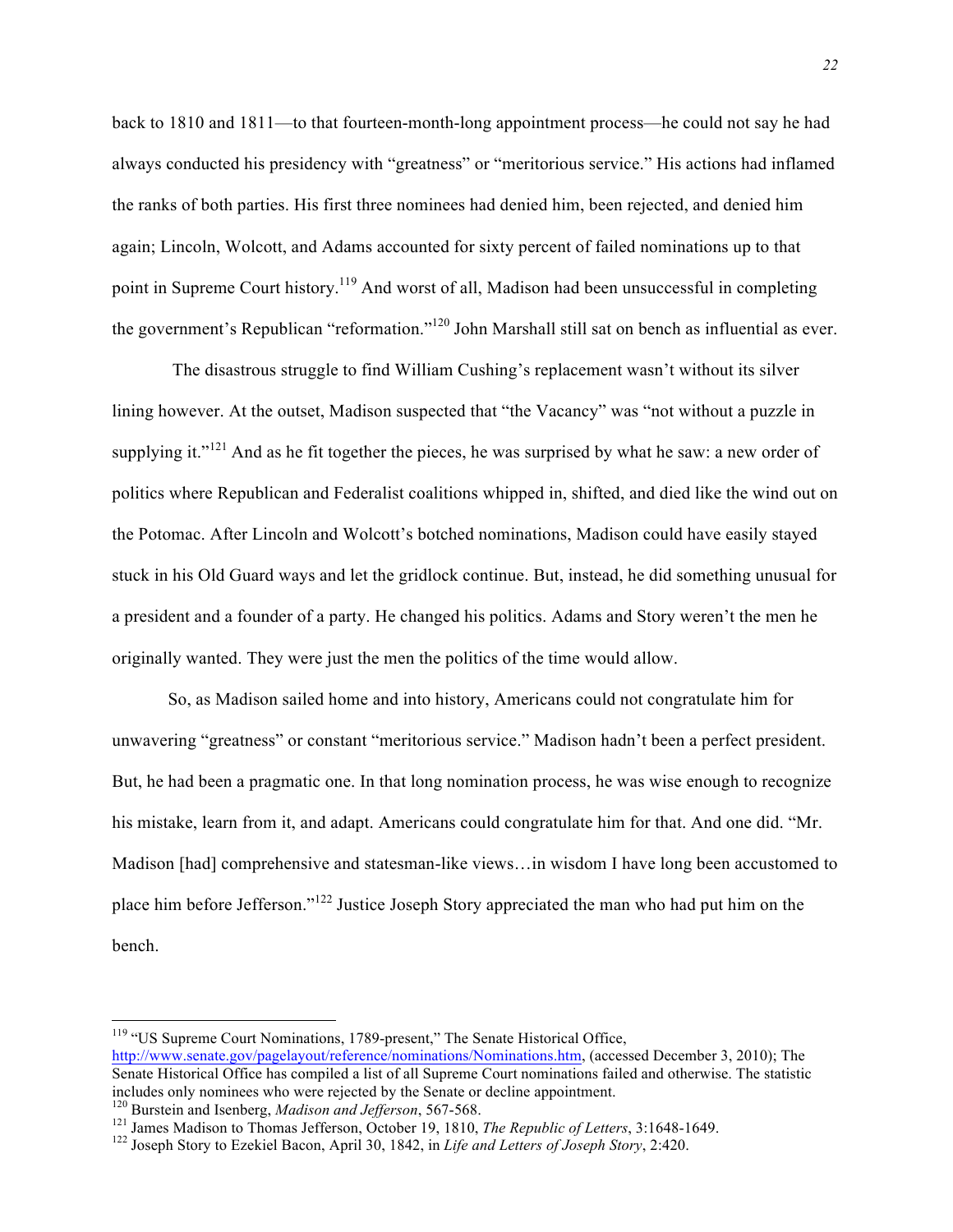## **Bibliography**

#### Primary Sources

- Cragg, Saunders. *George Clinton Next President, and Our Republican Institutions Rescued from Destruction.* New York: Henry Southwick, 1808.
- Jefferson, Thomas, and James Madison. *The Republic of Letters: the Correspondence between Thomas Jefferson and James Madison, 1776-1826*. New York: Norton, 1995.
	- \_\_\_\_\_\_\_*. Jefferson*: *Writings*, edited by Merrill D. Peterson. Literary Classics of the U.S., 1984.
- Jefferson, Thomas. The Thomas Jefferson Papers. From Library of Congress. http://lcweb2.loc.gov/ammem/collections/jefferson\_papers/.
- *Life and letters of George Cabot*, edited by Jack N. Rakove. Boston: Little, Brown, and Company, 1877.
- *Life and letters of Joseph Story: Associate justice of the Supreme Court of the United States, and Dane Professor of law at Harvard University*, edited by William Wetmore Story. London: C.C. Little and J. Brown, 1851.
- Madison, James. *Madison: Writings*, edited by Jack N. Rakove. Washington: Library of America, 1999.

\_\_\_\_\_\_\_. *The James Madison Papers* . From Library of Congress. http://lcweb2.loc.gov/ammem/collections/madison\_papers/.

- *Monroe, James. "First Inaugural Address." Inaugural Addresses of the Presidents of the United States Volume I*. 1st ed. Applewood Books, 2000.
- *The Papers of James Madison: Presidential Series,* edited by J. C. A. Stagg, Jeanne Kerr Cross, and Susan Holbrook Perdue. Charlottesville: University Press of Virginia, 1992.
- *The Papers of Thomas Jefferson Retirement Series*, edited by J. Jefferson Looney. Princeton: Princeton University Press, 2006.

U.S. Congress. *Senate Executive Journal*. 11th Cong., 3rd sess.

 $12^{th}$  Cong.,  $1^{st}$  sess.

Wolcott, Alexander. *162-vs-14*. Middletown: n.p., 1805.

#### Newspapers

The New-England Palladium,The Merrimack Intelligencer, New-York Spectator, Cooperstown Federalist, New-York Spectator, [Boston]Columbian Centinel, Charleston Courier, Ontario Messenger, New Bedford Mercury, [Maine] American Advocate, Alexandria Gazette.